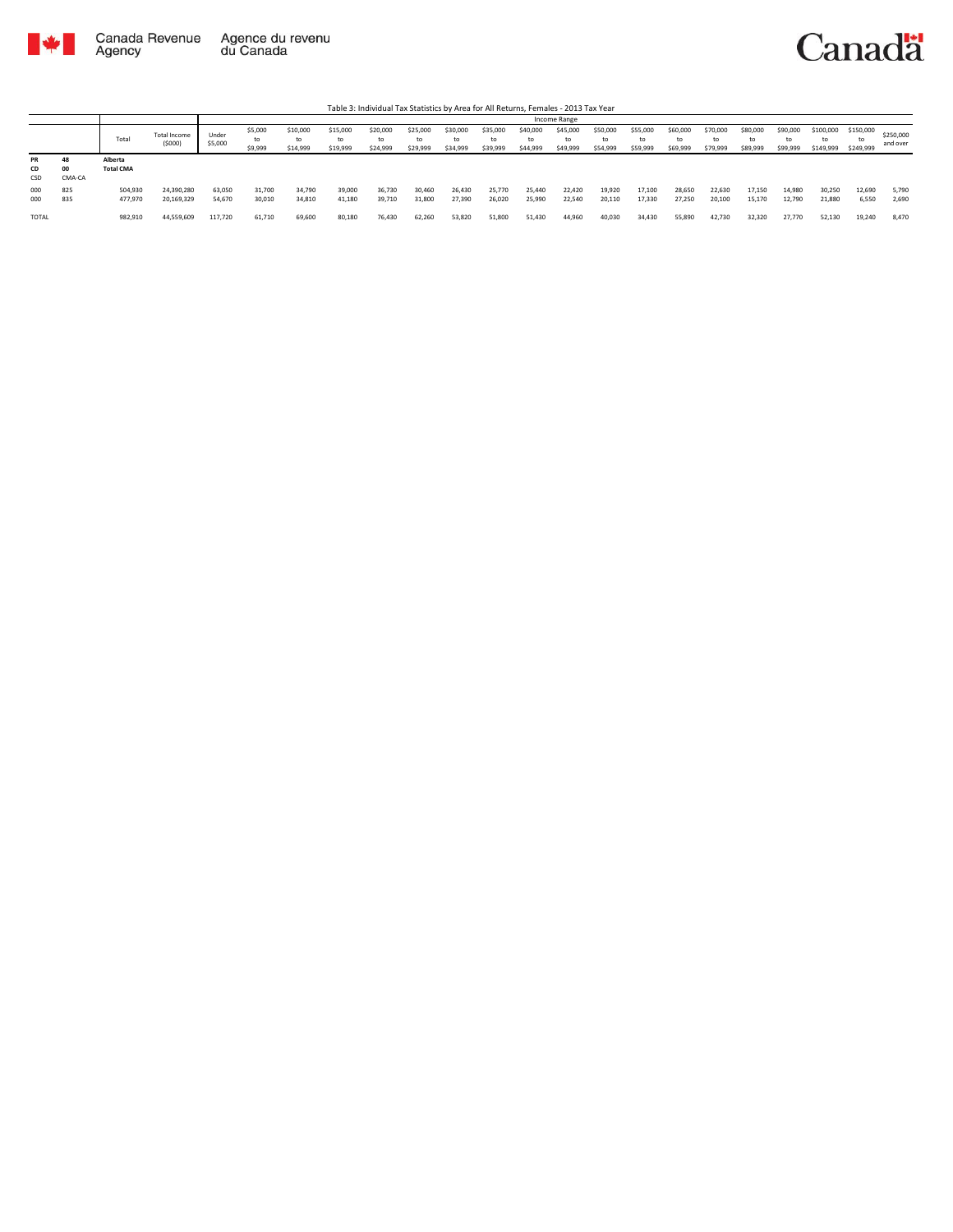

Table 3: Individual Tax Statistics by Area for All Returns, Females - 2013 Tax Year

|                                                                                                |                                                                                                |                                                                                                                                 |                                                                                                                                                              |                                                                                                            |                                                                                                        |                                                                                                        |                                                                                                        |                                                                                                          |                                                                                                        |                                                                                                        |                                                                                                        |                                                                                                        | Income Range                                                                                           |                                                                                                      |                                                                                                    |                                                                                                        |                                                                                                    |                                                                                                  |                                                                                                |                                                                                                    |                                                                                         |                                                                                     |
|------------------------------------------------------------------------------------------------|------------------------------------------------------------------------------------------------|---------------------------------------------------------------------------------------------------------------------------------|--------------------------------------------------------------------------------------------------------------------------------------------------------------|------------------------------------------------------------------------------------------------------------|--------------------------------------------------------------------------------------------------------|--------------------------------------------------------------------------------------------------------|--------------------------------------------------------------------------------------------------------|----------------------------------------------------------------------------------------------------------|--------------------------------------------------------------------------------------------------------|--------------------------------------------------------------------------------------------------------|--------------------------------------------------------------------------------------------------------|--------------------------------------------------------------------------------------------------------|--------------------------------------------------------------------------------------------------------|------------------------------------------------------------------------------------------------------|----------------------------------------------------------------------------------------------------|--------------------------------------------------------------------------------------------------------|----------------------------------------------------------------------------------------------------|--------------------------------------------------------------------------------------------------|------------------------------------------------------------------------------------------------|----------------------------------------------------------------------------------------------------|-----------------------------------------------------------------------------------------|-------------------------------------------------------------------------------------|
|                                                                                                |                                                                                                | Total                                                                                                                           | <b>Total Income</b><br>(5000)                                                                                                                                | Under<br>\$5,000                                                                                           | \$5,000<br>to<br>\$9,999                                                                               | \$10,000<br>to<br>\$14,999                                                                             | \$15,000<br>to<br>\$19,999                                                                             | \$20,000<br>to<br>\$24,999                                                                               | \$25,000<br>to<br>\$29,999                                                                             | \$30,000<br>to<br>\$34,999                                                                             | \$35,000<br>to<br>\$39,999                                                                             | \$40,000<br>to<br>\$44,999                                                                             | \$45,000<br>to<br>\$49,999                                                                             | \$50,000<br>to<br>\$54,999                                                                           | \$55,000<br>to<br>\$59,999                                                                         | \$60,000<br>to<br>\$69,999                                                                             | \$70,000<br>to<br>\$79,999                                                                         | \$80,000<br>to<br>\$89,999                                                                       | \$90,000<br>to<br>\$99,999                                                                     | \$100,000<br>to<br>\$149,999                                                                       | \$150,000<br>to<br>\$249,999                                                            | \$250,000<br>and over                                                               |
| PR<br>CD<br>CSD                                                                                | 48<br>00<br>CMA-CA                                                                             | Alberta<br><b>Total CA</b>                                                                                                      |                                                                                                                                                              |                                                                                                            |                                                                                                        |                                                                                                        |                                                                                                        |                                                                                                          |                                                                                                        |                                                                                                        |                                                                                                        |                                                                                                        |                                                                                                        |                                                                                                      |                                                                                                    |                                                                                                        |                                                                                                    |                                                                                                  |                                                                                                |                                                                                                    |                                                                                         |                                                                                     |
| 000<br>000<br>000<br>000<br>000<br>000<br>000<br>000<br>000<br>000<br>000<br>000<br>000<br>000 | 805<br>806<br>810<br>820<br>821<br>826<br>828<br>830<br>831<br>832<br>833<br>840<br>845<br>850 | 29,990<br>8,770<br>44,550<br>11,010<br>5,560<br>6,050<br>5,440<br>37,550<br>4,910<br>6,080<br>8,410<br>7,740<br>6,380<br>22,870 | 1.077.310<br>314,705<br>1,606,911<br>488.411<br>212.163<br>231.427<br>280,486<br>1,477,536<br>197,292<br>228,106<br>315,751<br>355.649<br>254,619<br>885.937 | 2.980<br>1,110<br>4.740<br>1,410<br>570<br>690<br>370<br>3,810<br>640<br>750<br>700<br>780<br>930<br>2.730 | 2,210<br>650<br>3,050<br>720<br>400<br>420<br>310<br>2,370<br>380<br>450<br>540<br>450<br>430<br>1.480 | 2,670<br>750<br>3,900<br>780<br>450<br>470<br>330<br>2,980<br>390<br>490<br>670<br>540<br>420<br>1,720 | 3,040<br>820<br>4,320<br>760<br>480<br>530<br>350<br>3.490<br>390<br>540<br>800<br>610<br>470<br>1,920 | 3,500<br>900<br>4,610<br>820<br>540<br>570<br>440<br>3,560<br>450<br>600<br>1,010<br>620<br>460<br>1,920 | 2,420<br>690<br>3,570<br>730<br>430<br>460<br>430<br>2,800<br>320<br>390<br>700<br>570<br>430<br>1,680 | 1,950<br>610<br>2,990<br>650<br>410<br>390<br>390<br>2,590<br>300<br>370<br>590<br>490<br>400<br>1,490 | 1,860<br>650<br>2,560<br>550<br>350<br>360<br>310<br>2,230<br>270<br>350<br>550<br>440<br>350<br>1,330 | 1.590<br>530<br>2,770<br>620<br>350<br>300<br>290<br>2,130<br>240<br>340<br>460<br>460<br>340<br>1,290 | 1,270<br>350<br>2,010<br>470<br>260<br>280<br>300<br>1,820<br>240<br>280<br>410<br>360<br>270<br>1,100 | 1.040<br>270<br>1,590<br>410<br>200<br>250<br>240<br>1.490<br>180<br>250<br>320<br>320<br>240<br>950 | 810<br>200<br>1,280<br>380<br>200<br>200<br>230<br>1,210<br>140<br>200<br>280<br>260<br>200<br>760 | 1,220<br>330<br>1,970<br>630<br>260<br>290<br>330<br>1,870<br>240<br>300<br>380<br>430<br>350<br>1,290 | 940<br>240<br>1,410<br>480<br>180<br>220<br>270<br>1,370<br>190<br>210<br>260<br>350<br>320<br>890 | 660<br>190<br>1,030<br>380<br>130<br>170<br>190<br>990<br>140<br>160<br>200<br>290<br>210<br>650 | 670<br>150<br>940<br>350<br>100<br>160<br>170<br>970<br>120<br>130<br>170<br>180<br>180<br>560 | 860<br>230<br>1,320<br>570<br>170<br>210<br>280<br>1,320<br>210<br>190<br>280<br>360<br>260<br>850 | 220<br>60<br>340<br>220<br>60<br>70<br>130<br>380<br>60<br>80<br>70<br>160<br>90<br>200 | 100<br>30<br>150<br>70<br>30<br>20<br>70<br>160<br>20<br>20<br>40<br>70<br>20<br>80 |
| 000<br>000<br><b>TOTAL</b>                                                                     | 860<br>865                                                                                     | 26,070<br>5,570<br>236,950                                                                                                      | 1,450,912<br>185.719<br>9,562,933                                                                                                                            | 4,160<br>620<br>27,000                                                                                     | 1,330<br>370<br>15,550                                                                                 | 1,320<br>480<br>18,370                                                                                 | 1,400<br>670<br>20,560                                                                                 | 1,350<br>690<br>22,050                                                                                   | 1,170<br>450<br>17,250                                                                                 | 1,050<br>390<br>15,060                                                                                 | 1,020<br>300<br>13,450                                                                                 | 1,030<br>330<br>13,070                                                                                 | 1,010<br>220<br>10,640                                                                                 | 900<br>200<br>8.870                                                                                  | 900<br>150<br>7,380                                                                                | 1,550<br>210<br>11,640                                                                                 | 1,350<br>130<br>8,810                                                                              | 1,120<br>100<br>6,600                                                                            | 1,060<br>100<br>6,000                                                                          | 2,740<br>120<br>9,970                                                                              | 1,460<br>30<br>3,630                                                                    | 190<br>1,080                                                                        |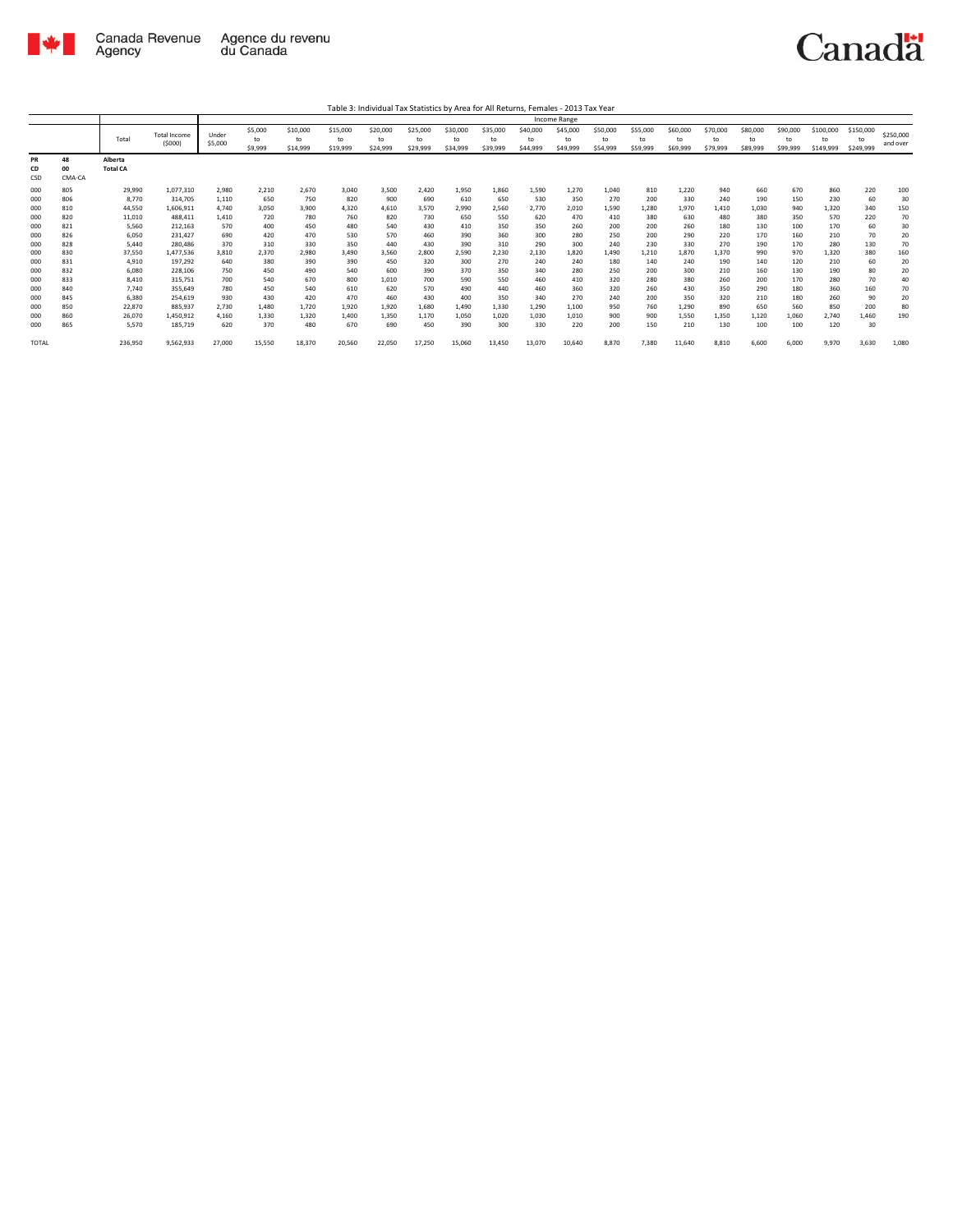



|                        |                    |                           |                           |                  |                          |                            |                            | Table 3: Individual Tax Statistics by Area for All Returns, Females - 2013 Tax Year |                      |                            |                            |                            |                            |                            |                            |                            |                            |                            |                            |                              |                              |                       |
|------------------------|--------------------|---------------------------|---------------------------|------------------|--------------------------|----------------------------|----------------------------|-------------------------------------------------------------------------------------|----------------------|----------------------------|----------------------------|----------------------------|----------------------------|----------------------------|----------------------------|----------------------------|----------------------------|----------------------------|----------------------------|------------------------------|------------------------------|-----------------------|
|                        |                    |                           |                           |                  |                          |                            |                            |                                                                                     |                      |                            |                            |                            | Income Range               |                            |                            |                            |                            |                            |                            |                              |                              |                       |
|                        |                    | Total                     | Total Income<br>(5000)    | Under<br>\$5,000 | \$5,000<br>to<br>\$9,999 | \$10,000<br>to<br>\$14,999 | \$15,000<br>to<br>\$19,999 | \$20,000<br>to<br>\$24,999                                                          | \$25,000<br>\$29,999 | \$30,000<br>to<br>\$34,999 | \$35,000<br>to<br>\$39,999 | \$40,000<br>to<br>\$44,999 | \$45,000<br>to<br>\$49,999 | \$50,000<br>to<br>\$54,999 | \$55,000<br>to<br>\$59,999 | \$60,000<br>to<br>\$69,999 | \$70,000<br>to<br>\$79,999 | \$80,000<br>to<br>\$89,999 | \$90,000<br>to<br>\$99,999 | \$100,000<br>to<br>\$149,999 | \$150,000<br>to<br>\$249,999 | \$250,000<br>and over |
| <b>PR</b><br>CD<br>CSD | 48<br>01<br>CMA-CA | Alberta<br>Division No. 1 |                           |                  |                          |                            |                            |                                                                                     |                      |                            |                            |                            |                            |                            |                            |                            |                            |                            |                            |                              |                              |                       |
| 008<br>009<br>014      | 997<br>998<br>997  | 610<br>280<br>1,070       | 17,781<br>9.346<br>30,592 | 90<br>30<br>240  | 90<br>30<br>80           | 50<br>20<br>100            | 80<br>30<br>90             | 50<br>30<br>100                                                                     | 50<br>20<br>80       | 30<br>50                   | 20<br>10<br>50             | 50<br>30<br>70             | 20<br>20<br>40             | 20<br>30                   | 20                         | 20<br>30                   | 20<br>40                   | 10<br>10                   | 30                         | 10<br>20                     |                              |                       |
| TOTAL                  |                    | 1,960                     | 57,719                    | 370              | 200                      | 170                        | 200                        | 170                                                                                 | 160                  | 90                         | 70                         | 150                        | 80                         | 50                         | 20                         | 50                         | 60                         | 30                         | 40                         | 40                           |                              |                       |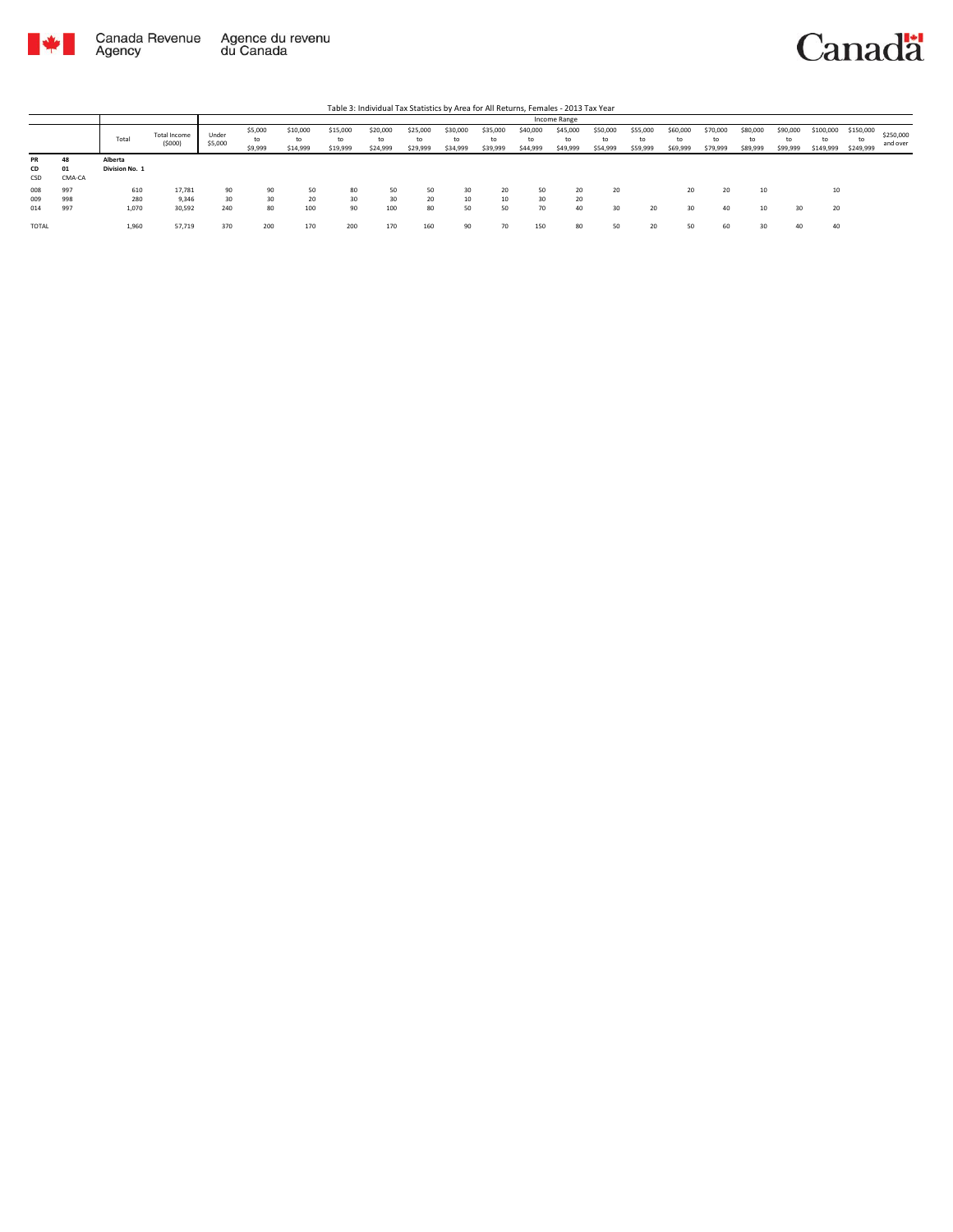

|                        |                    |                           |                               |                  |                          |                            |                            |                            |                            |                            |                            |                            | Income Range               |                            |                            |                            |                            |                            |                            |                              |                              |                       |
|------------------------|--------------------|---------------------------|-------------------------------|------------------|--------------------------|----------------------------|----------------------------|----------------------------|----------------------------|----------------------------|----------------------------|----------------------------|----------------------------|----------------------------|----------------------------|----------------------------|----------------------------|----------------------------|----------------------------|------------------------------|------------------------------|-----------------------|
|                        |                    | Total                     | <b>Total Income</b><br>(5000) | Under<br>\$5,000 | \$5,000<br>to<br>\$9,999 | \$10,000<br>to<br>\$14,999 | \$15,000<br>to<br>\$19,999 | \$20,000<br>to<br>\$24,999 | \$25,000<br>to<br>\$29,999 | \$30,000<br>to<br>\$34,999 | \$35,000<br>to<br>\$39,999 | \$40,000<br>to<br>\$44,999 | \$45,000<br>to<br>\$49,999 | \$50,000<br>to<br>\$54,999 | \$55,000<br>to<br>\$59,999 | \$60,000<br>to<br>\$69,999 | \$70,000<br>to<br>\$79,999 | \$80,000<br>to<br>\$89,999 | \$90,000<br>to<br>\$99,999 | \$100,000<br>to<br>\$149,999 | \$150,000<br>to<br>\$249,999 | \$250,000<br>and over |
| <b>PR</b><br>CD<br>CSD | 48<br>02<br>CMA-CA | Alberta<br>Division No. 2 |                               |                  |                          |                            |                            |                            |                            |                            |                            |                            |                            |                            |                            |                            |                            |                            |                            |                              |                              |                       |
| 001<br>002<br>004      | 997<br>997<br>997  | 1.040<br>180<br>350       | 28,305<br>5,530<br>12,572     | 150<br>10<br>20  | 90<br>10<br>20           | 130<br>20<br>40            | 140<br>30<br>50            | 100<br>20<br>30            | 100<br>20<br>40            | 60<br>10<br>20             | 50<br>10<br>10             | 40<br>10<br>30             | 30<br>10<br>10             | 20<br>10                   | 20                         | 30<br>10                   | 20                         | 10                         | 10                         | 30                           |                              |                       |
| 006<br>008             | 997<br>996         | 370<br>1,360              | 11,084<br>37,549              | 30<br>260        | 30<br>130                | 60<br>120                  | 70<br>140                  | 20<br>160                  | 40<br>90                   | 20<br>80                   | 20<br>80                   | 30<br>60                   | 50                         | 10<br>40                   | 10<br>20                   | 30                         | 30                         | 20                         | 20                         | 20                           |                              |                       |
| 009<br>021             | 996<br>998         | 500<br>1,830              | 15,383<br>50,106              | 80<br>560        | 50<br>170                | 40<br>190                  | 60<br>180                  | 50<br>130                  | 40<br>100                  | 20<br>80                   | 30<br>70                   | 30<br>50                   | 20<br>50                   | 40                         | 10<br>30                   | 20<br>40                   | 20<br>20                   | 10<br>30                   | 20                         | 50                           | 20                           | 10                    |
| 022<br>023             | 997<br>997         | 3.900                     | 124,785                       | 650              | 330                      | 350                        | 400                        | 410                        | 280                        | 220                        | 170                        | 190                        | 180                        | 120                        | 110                        | 140                        | 90                         | 70                         | 60                         | 90                           | 30                           | 10                    |
| 029<br>TOTAL           | 997                | 420<br>9,940              | 10,624<br>295,938             | 100<br>1,860     | 40<br>880                | 50<br>1,000                | 50<br>1,120                | 30<br>950                  | 30<br>730                  | 20<br>540                  | 30<br>470                  | 20<br>460                  | 20<br>360                  | 260                        | 220                        | 10<br>290                  | 200                        | 160                        | 130                        | 210                          | 80                           | 40                    |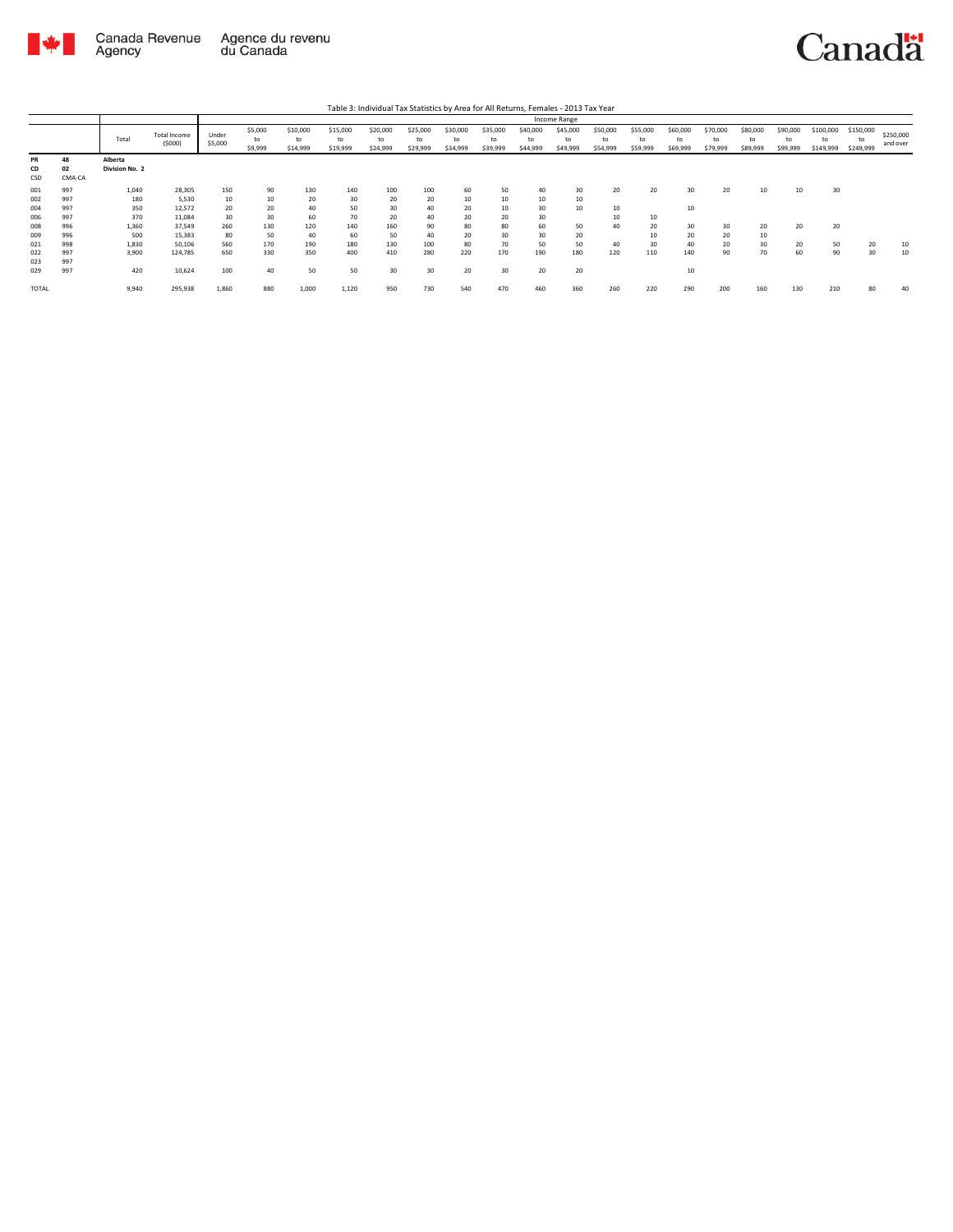

|                          |                          |                              |                                    |                         |                          |                            |                            |                            |                            |                            |                            |                            | Income Range               |                            |                            |                            |                            |                            |                            |                              |                              |                       |
|--------------------------|--------------------------|------------------------------|------------------------------------|-------------------------|--------------------------|----------------------------|----------------------------|----------------------------|----------------------------|----------------------------|----------------------------|----------------------------|----------------------------|----------------------------|----------------------------|----------------------------|----------------------------|----------------------------|----------------------------|------------------------------|------------------------------|-----------------------|
|                          |                          | Total                        | <b>Total Income</b><br>(5000)      | Under<br>\$5,000        | \$5,000<br>to<br>\$9,999 | \$10,000<br>to<br>\$14,999 | \$15,000<br>to<br>\$19,999 | \$20,000<br>to<br>\$24,999 | \$25,000<br>to<br>\$29,999 | \$30,000<br>to<br>\$34,999 | \$35,000<br>to<br>\$39,999 | \$40,000<br>to<br>\$44,999 | \$45,000<br>to<br>\$49,999 | \$50,000<br>to<br>\$54,999 | \$55,000<br>to<br>\$59,999 | \$60,000<br>to<br>\$69,999 | \$70,000<br>to<br>\$79,999 | \$80,000<br>to<br>\$89,999 | \$90,000<br>to<br>\$99,999 | \$100,000<br>to<br>\$149,999 | \$150,000<br>to<br>\$249,999 | \$250,000<br>and over |
| <b>PR</b><br>CD<br>CSD   | 48<br>03<br>CMA-CA       | Alberta<br>Division No. 3    |                                    |                         |                          |                            |                            |                            |                            |                            |                            |                            |                            |                            |                            |                            |                            |                            |                            |                              |                              |                       |
| 001<br>002<br>003        | 997<br>997<br>998        | 930<br>780<br>50             | 25.611<br>23,222<br>3,000          | 150<br>100              | 110<br>80                | 120<br>110                 | 110<br>80                  | 90<br>80                   | 80<br>60                   | 40<br>30                   | 30<br>40                   | 40<br>40                   | 30<br>30                   | 20<br>30                   | 20                         | 30<br>20                   | 20<br>20                   | 20<br>10                   | 10<br>20                   | 20<br>20                     |                              |                       |
| 004<br>006<br>008        | 998<br>998<br>998        | 2.600<br>100<br>80           | 59.239<br>1.885<br>1.986           | 690<br>30<br>10         | 250<br>10                | 260                        | 320<br>10                  | 270<br>10                  | 180                        | 110                        | 90                         | 80                         | 70                         | 50                         | 30                         | 60                         | 30                         | 30                         | 50                         | 30                           |                              |                       |
| 011<br>014<br>016        | 998<br>998<br>998        | 440<br>2.310<br>90           | 14.271<br>82.613<br>2.768          | 50<br>250<br>10         | 50<br>140                | 50<br>210                  | 50<br>250<br>10            | 50<br>260<br>10            | 20<br>200                  | 30<br>180                  | 30<br>130                  | 20<br>120                  | 10<br>100                  | 20<br>90                   | 20<br>50                   | 10<br>80                   | 80                         | 50                         | 10<br>40                   | 10<br>50                     | 20                           |                       |
| 018<br>019<br>021        | 997<br>997<br>997        | 930<br>2,160<br>150          | 32,075<br>59.302<br>4,702          | 70<br>320<br>10         | 70<br>230<br>10          | 100<br>230<br>10           | 130<br>220<br>20           | 80<br>260<br>30            | 90<br>170<br>20            | 70<br>130                  | 50<br>100                  | 50<br>90                   | 50<br>90                   | 30<br>50                   | 30<br>50                   | 30<br>60                   | 30<br>40                   | 20<br>30                   | 20<br>30                   | 20<br>30                     | 10                           |                       |
| 022<br>024<br>026<br>801 | 997<br>997<br>997<br>997 | 1.660<br>200<br>1.450<br>430 | 57.158<br>6.433<br>50.907<br>3.501 | 140<br>20<br>110<br>250 | 130<br>100<br>40         | 180<br>20<br>150<br>40     | 200<br>30<br>150<br>60     | 180<br>30<br>190<br>10     | 150<br>20<br>130           | 120<br>20<br>100           | 90<br>90                   | 70<br>10<br>90             | 60<br>60                   | 60<br>50                   | 40<br>30                   | 70<br>70                   | 40<br>40                   | 30<br>30                   | 30<br>30                   | 50<br>40                     | 10<br>10                     |                       |
| 802<br><b>TOTAL</b>      | 997                      | 1,000<br>15.350              | 6,176<br>434.848                   | 710<br>2,940            | 70<br>1.320              | 70<br>1.550                | 90<br>1.730                | 20<br>1,590                | 10<br>1,150                | 880                        | 690                        | 630                        | 520                        | 400                        | 300                        | 460                        | 320                        | 230                        | 260                        | 290                          | 80                           | 30                    |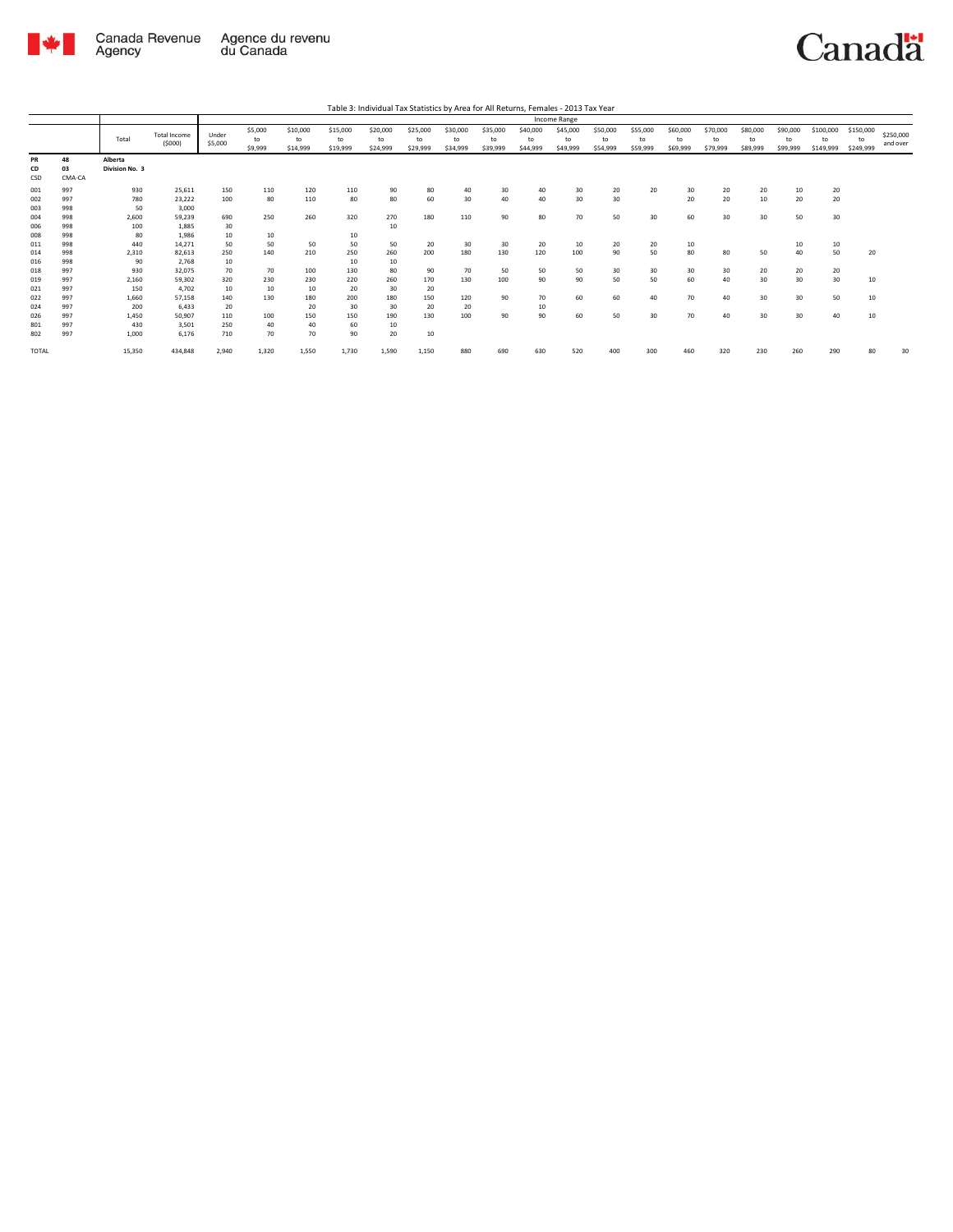

Canada Revenue<br>Agency Agence du revenu<br>du Canada

|                   |                    |                           |                               |                  |                          |                            |                            | Table 3: Individual Tax Statistics by Area for All Returns, Females - 2013 Tax Year |                            |                            |                            |                            |                            |                            |                            |                            |                            |                            |                            |                              |                              |                       |
|-------------------|--------------------|---------------------------|-------------------------------|------------------|--------------------------|----------------------------|----------------------------|-------------------------------------------------------------------------------------|----------------------------|----------------------------|----------------------------|----------------------------|----------------------------|----------------------------|----------------------------|----------------------------|----------------------------|----------------------------|----------------------------|------------------------------|------------------------------|-----------------------|
|                   |                    |                           |                               |                  |                          |                            |                            |                                                                                     |                            |                            |                            |                            | Income Range               |                            |                            |                            |                            |                            |                            |                              |                              |                       |
|                   |                    | Total                     | <b>Total Income</b><br>(5000) | Under<br>\$5,000 | \$5,000<br>to<br>\$9,999 | \$10,000<br>to<br>\$14,999 | \$15,000<br>to<br>\$19,999 | \$20,000<br>to<br>\$24,999                                                          | \$25,000<br>to<br>\$29,999 | \$30,000<br>to<br>\$34,999 | \$35,000<br>to<br>\$39,999 | \$40,000<br>to<br>\$44,999 | \$45,000<br>to<br>\$49,999 | \$50,000<br>to<br>\$54,999 | \$55,000<br>to<br>\$59,999 | \$60,000<br>to<br>\$69,999 | \$70,000<br>to<br>\$79,999 | \$80,000<br>to<br>\$89,999 | \$90,000<br>to<br>\$99,999 | \$100,000<br>to<br>\$149,999 | \$150,000<br>to<br>\$249,999 | \$250,000<br>and over |
| PR<br>CD<br>CSD   | 48<br>04<br>CMA-CA | Alberta<br>Division No. 4 |                               |                  |                          |                            |                            |                                                                                     |                            |                            |                            |                            |                            |                            |                            |                            |                            |                            |                            |                              |                              |                       |
| 001<br>004<br>006 | 998<br>998<br>998  | 160<br>260<br>90          | 7.188<br>8.912<br>2,939       | 20<br>40<br>10   | 10<br>30                 | 10<br>20                   | 10<br>20<br>20             | 20<br>20                                                                            | 20<br>20                   | 10<br>20                   | 10                         | 10                         |                            | 10                         |                            | 10                         | 10                         |                            |                            | 10                           |                              |                       |
| 011<br>012        | 998<br>998         | 1,530<br>340              | 56,955<br>11.386              | 110<br>30        | 130<br>20                | 130<br>30                  | 150<br>30                  | 180<br>40                                                                           | 120<br>40                  | 110<br>30                  | 80<br>20                   | 90<br>20                   | 70<br>10                   | 50                         | 50                         | 70<br>10                   | 50<br>10                   | 40                         | 40                         | 50                           | 10                           |                       |
| 014<br>016<br>019 | 998<br>997<br>999  | 370<br>60<br>120          | 14,560<br>2,212<br>3.994      | 30<br>10         | 20<br>10                 | 30<br>10                   | 30                         | 60                                                                                  | 30<br>10                   | 30<br>10                   | 30<br>10                   | 20                         | 20                         | 10                         |                            | 10                         | 10                         |                            |                            | 10                           |                              |                       |
| 020<br>021        | 998<br>999         | 530<br>80                 | 20,306<br>2.682               | 60<br>10         | 60<br>10                 | 40                         | 40                         | 10<br>50                                                                            | 40<br>10                   | 30                         | 20                         | 30                         | 20                         | 10                         | 20                         | 30                         | 10                         | 10                         |                            | 30                           |                              |                       |
| 022               | 998                | 260                       | 11,327                        | 20               | 30                       | 30                         | 20                         | 30                                                                                  | 10                         | 20                         | 20                         | 20                         | 10                         |                            |                            | 10                         |                            |                            |                            | 10                           |                              |                       |
| <b>TOTAL</b>      |                    | 3,810                     | 142,461                       | 340              | 330                      | 320                        | 340                        | 430                                                                                 | 320                        | 280                        | 220                        | 220                        | 170                        | 120                        | 120                        | 160                        | 110                        | 90                         | 80                         | 130                          | 40                           | 10                    |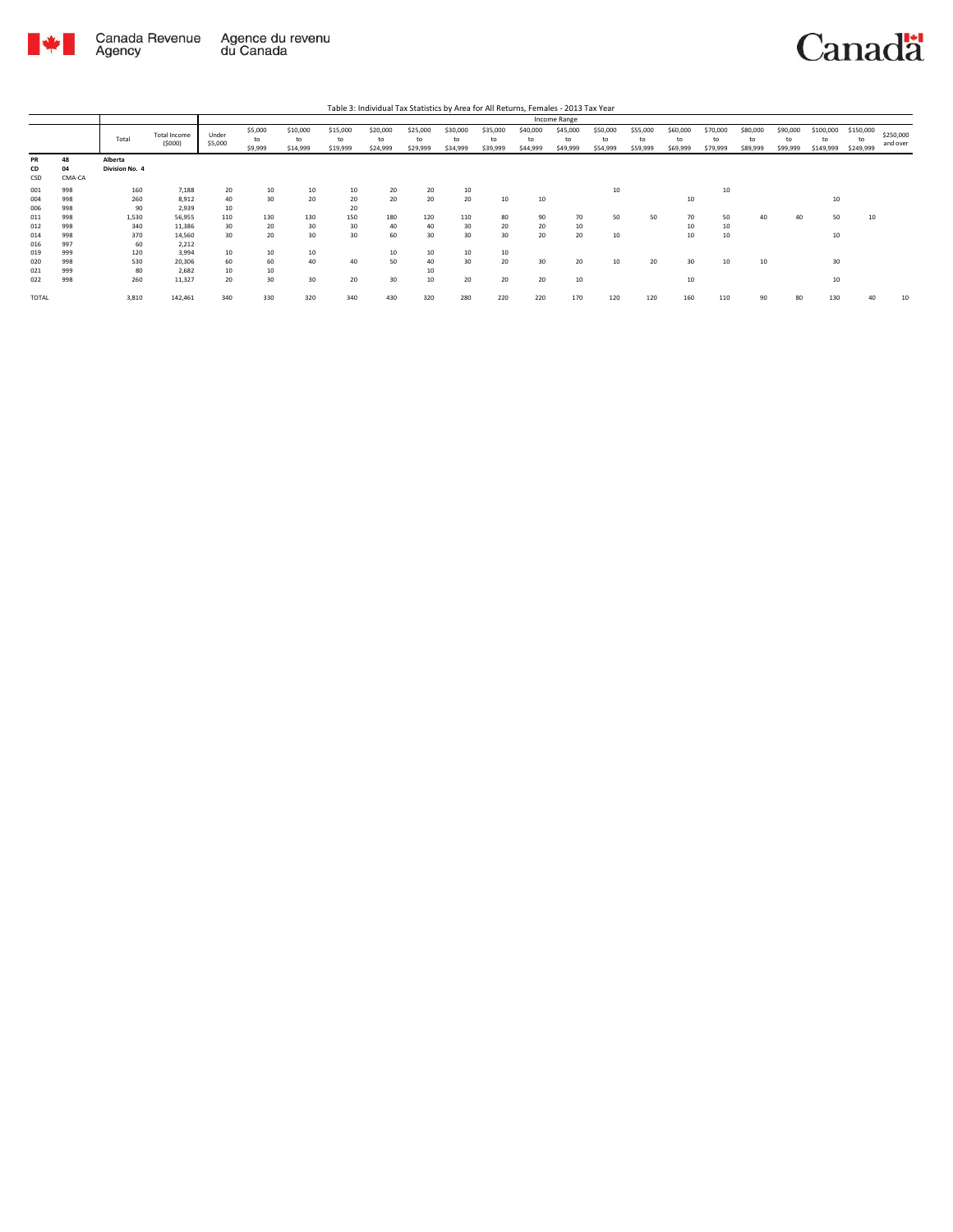

|                 |                    |                           |                               |                  |                          |                            |                            |                            |                            |                            |                            |                            | Income Range               |                            |                            |                            |                            |                            |                            |                              |                              |                       |
|-----------------|--------------------|---------------------------|-------------------------------|------------------|--------------------------|----------------------------|----------------------------|----------------------------|----------------------------|----------------------------|----------------------------|----------------------------|----------------------------|----------------------------|----------------------------|----------------------------|----------------------------|----------------------------|----------------------------|------------------------------|------------------------------|-----------------------|
|                 |                    | Total                     | <b>Total Income</b><br>(5000) | Under<br>\$5,000 | \$5,000<br>to<br>\$9,999 | \$10,000<br>to<br>\$14,999 | \$15,000<br>to<br>\$19,999 | \$20,000<br>to<br>\$24,999 | \$25,000<br>to<br>\$29,999 | \$30,000<br>to<br>\$34,999 | \$35,000<br>to<br>\$39,999 | \$40,000<br>to<br>\$44,999 | \$45,000<br>to<br>\$49,999 | \$50,000<br>to<br>\$54,999 | \$55,000<br>to<br>\$59,999 | \$60,000<br>to<br>\$69,999 | \$70,000<br>to<br>\$79,999 | \$80,000<br>to<br>\$89,999 | \$90,000<br>to<br>\$99,999 | \$100,000<br>to<br>\$149,999 | \$150,000<br>to<br>\$249,999 | \$250,000<br>and over |
| PR<br>CD<br>CSD | 48<br>05<br>CMA-CA | Alberta<br>Division No. 5 |                               |                  |                          |                            |                            |                            |                            |                            |                            |                            |                            |                            |                            |                            |                            |                            |                            |                              |                              |                       |
| 001             | 997                | 660                       | 23,069                        | 100              | 70                       | 50                         | 50                         | 60                         | 50                         | 40                         | 40                         | 30                         | 20                         | 30                         | 20                         | 30                         | 20                         |                            | 20                         | 20                           |                              |                       |
| 002             | 997                | 120                       | 3.464                         | 20               | 10                       |                            | 20                         | 10                         |                            |                            |                            |                            |                            |                            |                            |                            |                            |                            |                            |                              |                              |                       |
| 004             | 997                | 130                       | 4,069                         | 20               | 10                       | 20                         | 10                         |                            |                            |                            | 10                         |                            | 10                         |                            |                            |                            |                            |                            |                            |                              |                              |                       |
| 006             | 997                | 1,400                     | 49,814                        | 130              | 140                      | 120                        | 150                        | 140                        | 110                        | 90                         | 90                         | 90                         | 50                         | 40                         | 50                         | 60                         | 40                         | 30                         | $30^{\circ}$               | 40                           |                              |                       |
| 008             | 998                | 220                       | 7,165                         | 40               | 20                       | 10                         | 40                         | 20                         | 10                         | 20                         |                            | 10                         |                            |                            |                            |                            |                            |                            |                            |                              |                              |                       |
| 011             | 998                | 80                        | 2,647                         | 20               |                          | 10                         |                            |                            |                            |                            |                            |                            |                            |                            |                            |                            |                            |                            |                            |                              |                              |                       |
| 012             | 996                | 2,910                     | 115,714                       | 380              | 300                      | 240                        | 270                        | 220                        | 190                        | 150                        | 150                        | 160                        | 130                        | 100                        | 70                         | 130                        | 90                         | 70                         | 60                         | 120                          | 40                           | 30                    |
| 019             | 997                | 60                        | 2,017                         |                  |                          |                            |                            |                            |                            |                            |                            |                            |                            |                            |                            |                            |                            |                            |                            |                              |                              |                       |
| 021             | 997                | 340                       | 13,045                        | 30               | 40                       | 30                         | 40                         | 30                         | 20                         | 20                         | 10                         | 10                         | 10                         | 20                         |                            | 10                         | 20                         |                            |                            | 20                           |                              |                       |
| 022             | 997                | 390                       | 12,728                        | 30               | 40                       | 50                         | 70                         | 30                         | 30                         | 10                         | 20                         | 40                         | 20                         | 10                         |                            | 10                         |                            |                            |                            | 20                           |                              |                       |
| 026             | 998                | 2,400                     | 83,277                        | 210              | 160                      | 210                        | 260                        | 280                        | 200                        | 180                        | 140                        | 130                        | 110                        | 90                         | 80                         | 100                        | 90                         | 60                         | 40                         | 60                           |                              |                       |
| 031             | 998                | 470                       | 15,075                        | 40               | 40                       | 70                         | 50                         | 50                         | 40                         | 30                         | 20                         | 20                         | 20                         | 20                         | 10                         | 20                         | 10                         |                            | 10                         | 10                           |                              |                       |
| 034             | 997                | 70                        | 2,233                         |                  |                          | 10                         |                            |                            |                            |                            |                            |                            |                            |                            |                            |                            |                            |                            |                            |                              |                              |                       |
| 038             | 998                | 110                       | 4,360                         |                  |                          |                            | 20                         | 10                         |                            |                            |                            |                            |                            |                            |                            |                            |                            |                            |                            |                              |                              |                       |
| 041             | 997                | 1.780                     | 62,757                        | 200              | 160                      | 200                        | 210                        | 170                        | 130                        | 110                        | 90                         | 80                         | 60                         | 60                         | 40                         | 70                         | 40                         | 30                         | 30                         | 60                           | 20                           | 10                    |
| 044             | 997                | 430                       | 15,600                        | 50               | 30                       | 50                         | 50                         | 30                         | 30                         | 30                         | 20                         | 10                         | 20                         | 20                         | 10                         | 20                         | 20                         | 20                         |                            | 20                           |                              |                       |
| 046             | 997                | 260                       | 8.562                         | 40               | 10                       | 10                         | 30                         | 30                         | 30                         | 10                         | 10                         | 20                         |                            |                            |                            | 20                         |                            |                            |                            |                              |                              |                       |
| 048             | 998                | 1,330                     | 44.603                        | 160              | 110                      | 150                        | 150                        | 170                        | 110                        | 70                         | 70                         | 50                         | 50                         | 40                         | 30                         | 40                         | 40                         | 30                         | 30                         | 40                           | 10                           |                       |
| 049             | 998                | 420                       | 15.309                        | 40               | 30                       | 40                         | 40                         | 50                         | 40                         | 30                         | 30                         | 20                         | 10                         | 10                         | 20                         | 10                         | 20                         |                            |                            | 10                           |                              |                       |
| 802             | 997                | 970                       | 5.993                         | 700              | 50                       | 50                         | 90                         | 30                         | 20                         |                            | 10                         |                            |                            |                            |                            |                            |                            |                            |                            |                              |                              |                       |
| <b>TOTAL</b>    |                    | 14,530                    | 491,500                       | 2,220            | 1,240                    | 1.350                      | 1.560                      | 1,360                      | 1,030                      | 820                        | 740                        | 700                        | 540                        | 460                        | 370                        | 570                        | 410                        | 300                        | 250                        | 440                          | 120                          | 80                    |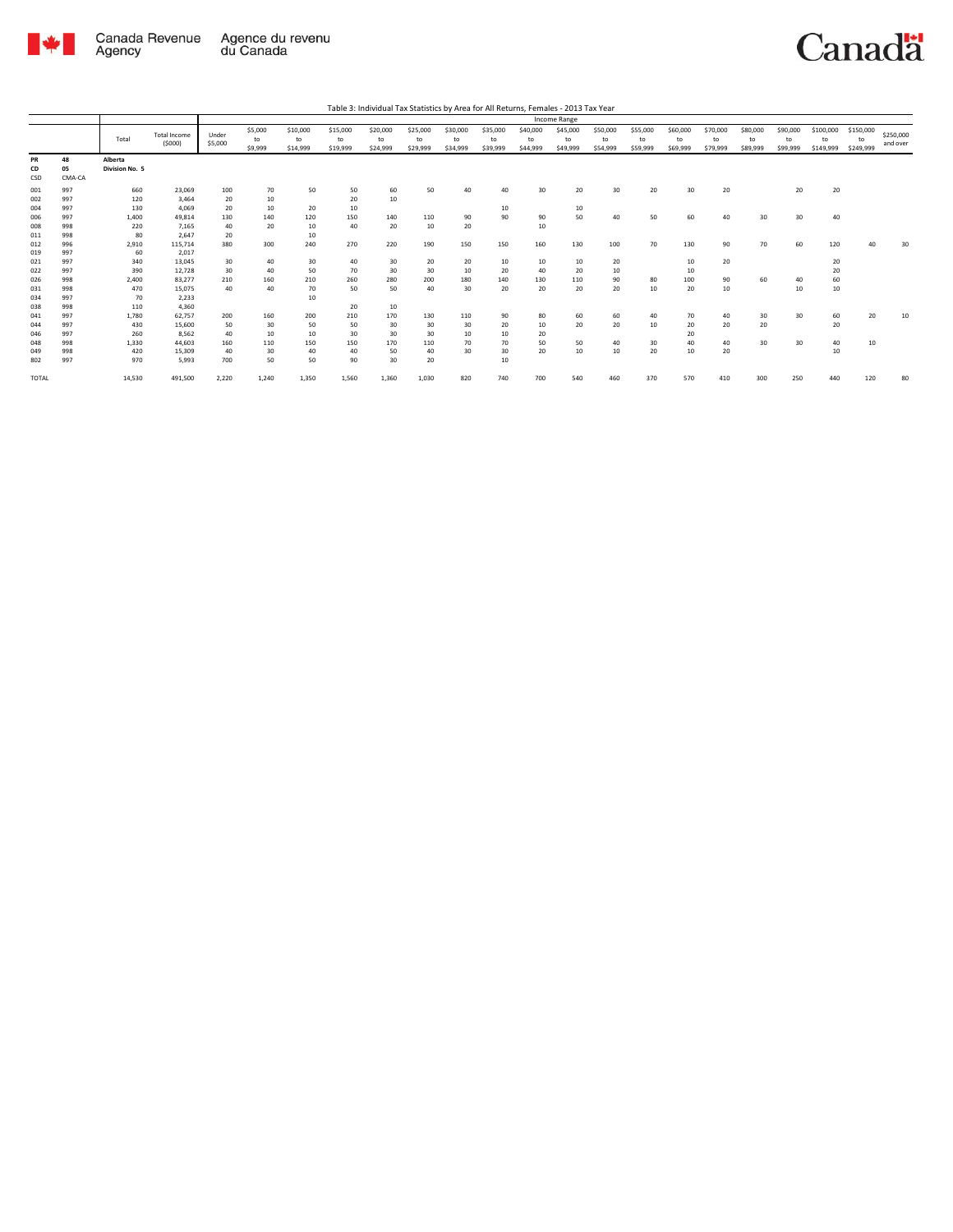

|                 |                    |                           |                               |                  |                          |                            |                            |                            |                            |                            |                            |                            | Income Range               |                            |                            |                            |                            |                            |                            |                              |                              |                       |
|-----------------|--------------------|---------------------------|-------------------------------|------------------|--------------------------|----------------------------|----------------------------|----------------------------|----------------------------|----------------------------|----------------------------|----------------------------|----------------------------|----------------------------|----------------------------|----------------------------|----------------------------|----------------------------|----------------------------|------------------------------|------------------------------|-----------------------|
|                 |                    | Total                     | <b>Total Income</b><br>(5000) | Under<br>\$5,000 | \$5,000<br>to<br>\$9,999 | \$10,000<br>to<br>\$14,999 | \$15,000<br>to<br>\$19,999 | \$20,000<br>to<br>\$24,999 | \$25,000<br>tο<br>\$29,999 | \$30,000<br>to<br>\$34,999 | \$35,000<br>to<br>\$39,999 | \$40,000<br>to<br>\$44,999 | \$45,000<br>to<br>\$49,999 | \$50,000<br>to<br>\$54,999 | \$55,000<br>to<br>\$59,999 | \$60,000<br>to<br>\$69,999 | \$70,000<br>to<br>\$79,999 | \$80,000<br>to<br>\$89,999 | \$90,000<br>to<br>\$99,999 | \$100,000<br>to<br>\$149,999 | \$150,000<br>to<br>\$249,999 | \$250,000<br>and over |
| PR<br>CD<br>CSD | 48<br>06<br>CMA-CA | Alberta<br>Division No. 6 |                               |                  |                          |                            |                            |                            |                            |                            |                            |                            |                            |                            |                            |                            |                            |                            |                            |                              |                              |                       |
| 001             | 996                | 6,870                     | 441,537                       | 800              | 410                      | 490                        | 480                        | 450                        | 390                        | 340                        | 280                        | 310                        | 260                        | 210                        | 220                        | 390                        | 290                        | 210                        | 270                        | 530                          | 310                          | 220                   |
| 008             | 996                | 380                       | 9.704                         | 120              | 40                       | 30                         | 40                         | 30                         | 20                         | 20                         | 10                         | 20                         | 10                         |                            |                            | 10                         |                            |                            |                            | 10                           |                              |                       |
| 009             | 996                | 1,040                     | 40,786                        | 120              | 80                       | 90                         | 100                        | 90                         | 90                         | 60                         | 70                         | 60                         | 40                         | 40                         | 30                         | 50                         | 30                         | 20                         | 20                         | 40                           | 10                           |                       |
| 011             | 996                | 1,150                     | 39,683                        | 130              | 70                       | 90                         | 140                        | 150                        | 90                         | 80                         | 60                         | 60                         | 50                         | 30                         | 40                         | 50                         | 30                         | 30                         | 20                         | 40                           | 10                           |                       |
| 028             | 997                | 3,940                     | 145,674                       | 480              | 320                      | 350                        | 380                        | 390                        | 290                        | 220                        | 220                        | 180                        | 160                        | 140                        | 130                        | 170                        | 130                        | 80                         | 100                        | 140                          | 40                           | 20                    |
| 029             | 996                | 1,360                     | 54,171                        | 180              | 90                       | 120                        | 120                        | 100                        | 100                        | 80                         | 80                         | 80                         | 80                         | 50                         | 40                         | 70                         | 40                         | 40                         | 30                         | 60                           | 20                           |                       |
| 031             | 997                | 490                       | 18,717                        | 70               | 40                       | 60                         | 50                         | 50                         | 30                         | 20                         | 30                         | 20                         | 20                         | 20                         |                            | 20                         | 10                         | 10                         |                            | 20                           | 10                           |                       |
| 032             | 997                | 1,940                     | 67,698                        | 240              | 160                      | 150                        | 200                        | 210                        | 150                        | 130                        | 120                        | 100                        | 70                         | 60                         | 60                         | 90                         | 60                         | 40                         | 40                         | 40                           | 20                           |                       |
| 034             | 997                | 3,920                     | 145,256                       | 410              | 260                      | 320                        | 390                        | 410                        | 310                        | 280                        | 240                        | 210                        | 170                        | 160                        | 120                        | 180                        | 120                        | 90                         | 90                         | 130                          | 30                           | 20                    |
| 036             | 997                | 1,200                     | 39,630                        | 150              | 100                      | 120                        | 120                        | 140                        | 90                         | 80                         | 80                         | 50                         | 40                         | 30                         | 30                         | 40                         | 40                         | 20                         | 20                         | 30                           | 20                           |                       |
| <b>TOTAL</b>    |                    | 22,280                    | 1,002,855                     | 2,680            | 1,580                    | 1.800                      | 2.000                      | 2,020                      | 1.550                      | 1,310                      | 1,170                      | 1,090                      | 900                        | 750                        | 690                        | 1,060                      | 760                        | 530                        | 600                        | 1,040                        | 470                          | 280                   |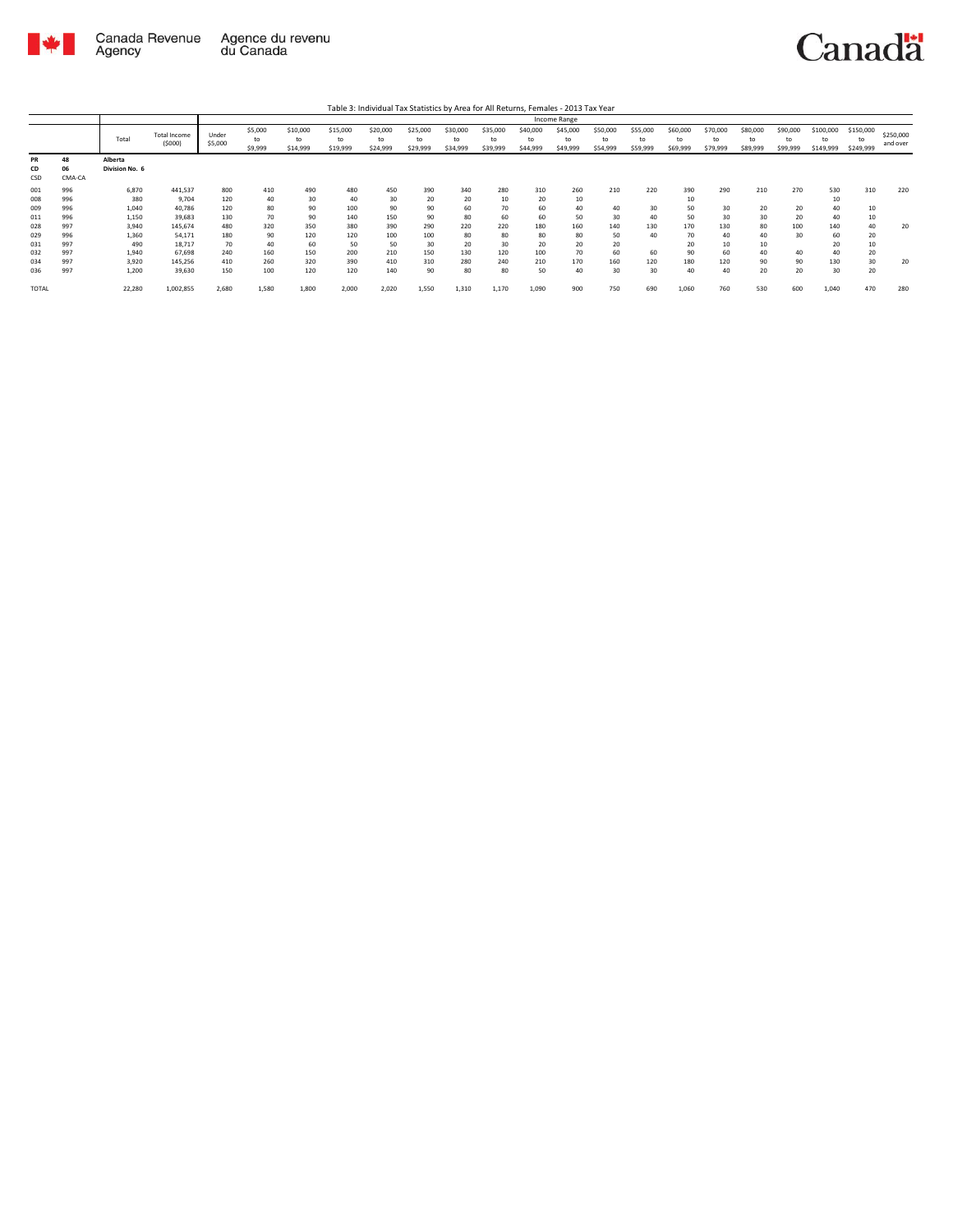

|                 |                    |                           |                               |                  |                          |                            |                            |                            |                            |                            |                            |                            | Income Range               |                            |                            |                            |                            |                            |                            |                              |                              |                       |
|-----------------|--------------------|---------------------------|-------------------------------|------------------|--------------------------|----------------------------|----------------------------|----------------------------|----------------------------|----------------------------|----------------------------|----------------------------|----------------------------|----------------------------|----------------------------|----------------------------|----------------------------|----------------------------|----------------------------|------------------------------|------------------------------|-----------------------|
|                 |                    | Total                     | <b>Total Income</b><br>(5000) | Under<br>\$5,000 | \$5,000<br>to<br>\$9,999 | \$10,000<br>to<br>\$14,999 | \$15,000<br>to<br>\$19,999 | \$20,000<br>to<br>\$24,999 | \$25,000<br>to<br>\$29,999 | \$30,000<br>to<br>\$34,999 | \$35,000<br>to<br>\$39,999 | \$40,000<br>to<br>\$44,999 | \$45,000<br>to<br>\$49,999 | \$50,000<br>to<br>\$54,999 | \$55,000<br>to<br>\$59,999 | \$60,000<br>to<br>\$69,999 | \$70,000<br>to<br>\$79,999 | \$80,000<br>to<br>\$89,999 | \$90,000<br>to<br>\$99,999 | \$100,000<br>to<br>\$149,999 | \$150,000<br>to<br>\$249,999 | \$250,000<br>and over |
| PR<br>CD<br>CSD | 48<br>07<br>CMA-CA | Alberta<br>Division No. 7 |                               |                  |                          |                            |                            |                            |                            |                            |                            |                            |                            |                            |                            |                            |                            |                            |                            |                              |                              |                       |
| 001             | 998                | 950                       | 35,762                        | 90               | 80                       | 100                        | 90                         | 90                         | 70                         | 60                         | 50                         | 50                         | 40                         | 40                         | 20                         | 50                         | 30                         | 20                         | 20                         | 30                           | 10                           |                       |
| 002             | 998                | 1,080                     | 41,856                        | 110              | 90                       | 80                         | 90                         | 120                        | 80                         | 80                         | 70                         | 50                         | 40                         | 40                         | 30                         | 50                         | 30                         | 30                         | 30                         | 50                           |                              |                       |
| 004             | 999                | 60                        | 2,033                         |                  |                          |                            |                            |                            |                            |                            |                            |                            |                            |                            |                            |                            |                            |                            |                            |                              |                              |                       |
| 006             | 999                | 80                        | 2,726                         | 10               |                          |                            |                            |                            |                            |                            |                            |                            |                            |                            |                            |                            |                            |                            |                            |                              |                              |                       |
| 008             | 999                | 80                        | 2,397                         | 20               |                          | 10                         |                            |                            |                            |                            |                            |                            |                            |                            |                            |                            |                            |                            |                            |                              |                              |                       |
| 011             | 998                | 400                       | 13,666                        | 40               | 20                       | 30                         | 60                         | 50                         | 40                         | 30                         | 20                         | 20                         | 10                         |                            |                            | 10                         | 20                         | 10                         | 10                         | 10                           |                              |                       |
| 012             | 998                | 400                       | 14,455                        | 50               | 30                       | 20                         | 50                         | 50                         | 40                         | 20                         | 20                         | 30                         | 20                         | 10                         | 10                         | 20                         | 20                         |                            | 10                         | 20                           |                              |                       |
| 014             | 998                | 770                       | 23,550                        | 60               | 100                      | 90                         | 100                        | 80                         | 70                         | 40                         | 40                         | 40                         | 30                         | 20                         | 20                         | 30                         | 20                         | 10                         |                            | 20                           |                              |                       |
| 016             | 999                | 40                        | 1,086                         |                  |                          |                            |                            |                            |                            |                            |                            |                            |                            |                            |                            |                            |                            |                            |                            |                              |                              |                       |
| 019             | 998                | 1,180                     | 38,239                        | 150              | 110                      | 120                        | 140                        | 100                        | 90                         | 70                         | 60                         | 60                         | 50                         | 40                         | 30                         | 50                         | 30                         | 30                         | 30                         | 20                           |                              |                       |
| 026             | 998                | 3,470                     | 125,106                       | 330              | 270                      | 310                        | 370                        | 380                        | 290                        | 220                        | 220                        | 190                        | 150                        | 120                        | 100                        | 140                        | 90                         | 80                         | 70                         | 100                          | 30                           | 20                    |
| 028             | 999                | 30                        | 1,617                         |                  |                          |                            |                            |                            |                            |                            |                            |                            |                            |                            |                            |                            |                            |                            |                            |                              |                              |                       |
| 029             | 997                | 110                       | 3,302                         | 10               | 20                       | 20                         | 10                         |                            |                            |                            |                            |                            |                            |                            |                            |                            |                            |                            |                            |                              |                              |                       |
| 031             | 997                | 890                       | 32,320                        | 100              | 70                       | 70                         | 100                        | 80                         | 80                         | 40                         | 50                         | 40                         | 40                         | 30                         | 30                         | 40                         | 30                         | 20                         | 20                         | 30                           |                              |                       |
| 032             | 997                | 70                        | 2,048                         |                  | 20                       | 10                         |                            |                            |                            |                            |                            |                            |                            |                            |                            |                            |                            |                            |                            |                              |                              |                       |
| 034             | 999<br>999         | 40                        | 1,402                         |                  | 30                       |                            |                            |                            |                            |                            |                            | 30                         | 20                         |                            |                            | 20                         | 20                         | 20                         | 10                         |                              |                              |                       |
| 036<br>038      | 999                | 510<br>130                | 18,143<br>4,580               | 60<br>10         |                          | 50<br>20                   | 40                         | 70<br>10                   | 40<br>20                   | 30<br>10                   | 30<br>10                   |                            |                            | 10                         | 20                         |                            |                            |                            |                            | 20                           |                              |                       |
| 039             | 997                | 340                       | 11,453                        | 30               | 20                       | 30                         | 40                         | 40                         | 30                         | 20                         | 20                         | 20                         |                            | 20                         | 20                         |                            | $10\,$                     |                            |                            |                              |                              |                       |
| 041             | 997                | 80                        | 2,721                         |                  |                          | 10                         | 10                         |                            |                            |                            |                            |                            |                            |                            |                            |                            |                            |                            |                            |                              |                              |                       |
| 042             | 998                | 580                       | 21,578                        | 70               | 40                       | 40                         | 60                         | 50                         | 50                         | 40                         | 40                         | 30                         | 30                         | 20                         | 20                         | 20                         | 20                         | 10                         | 20                         | 20                           |                              |                       |
| 044             | 999                | 350                       | 14,376                        | 40               | 20                       | 30                         | 40                         | 30                         | 30                         | 20                         | 20                         | 20                         | 20                         | 10                         | 10                         | 20                         |                            | 10                         | 10                         |                              |                              |                       |
| 049             | 998                | 560                       | 18,424                        | 80               | 70                       | 50                         | 50                         | 60                         | 40                         | 30                         | 30                         | 30                         | 20                         | 20                         | 20                         | 30                         | 20                         | 20                         | 10                         | 20                           |                              |                       |
| 051             | 998                | 130                       | 5,633                         | 20               |                          |                            | 10                         | 10                         | 10                         |                            | 10                         |                            |                            |                            |                            |                            |                            |                            |                            |                              |                              |                       |
| 052             | 999                | 360                       | 11,486                        | 70               | 20                       | 20                         | 40                         | 40                         | 20                         | 20                         | 30                         | 30                         | 10                         | 20                         |                            | 10                         |                            | 10                         |                            |                              |                              |                       |
| 054             | 998                | 3,170                     | 126,925                       | 280              | 210                      | 220                        | 260                        | 310                        | 260                        | 220                        | 180                        | 190                        | 180                        | 130                        | 110                        | 170                        | 120                        | 90                         | 80                         | 100                          | 40                           | 10                    |
| 056             | 998                | 180                       | 6,568                         | 20               | 20                       | 20                         | 10                         | 20                         | 20                         | 10                         |                            |                            |                            |                            |                            | 10                         |                            |                            |                            |                              |                              |                       |
| <b>TOTAL</b>    |                    | 16,040                    | 583,454                       | 1,660            | 1,290                    | 1,370                      | 1.600                      | 1,620                      | 1,310                      | 990                        | 930                        | 860                        | 680                        | 580                        | 470                        | 720                        | 500                        | 390                        | 350                        | 500                          | 150                          | 70                    |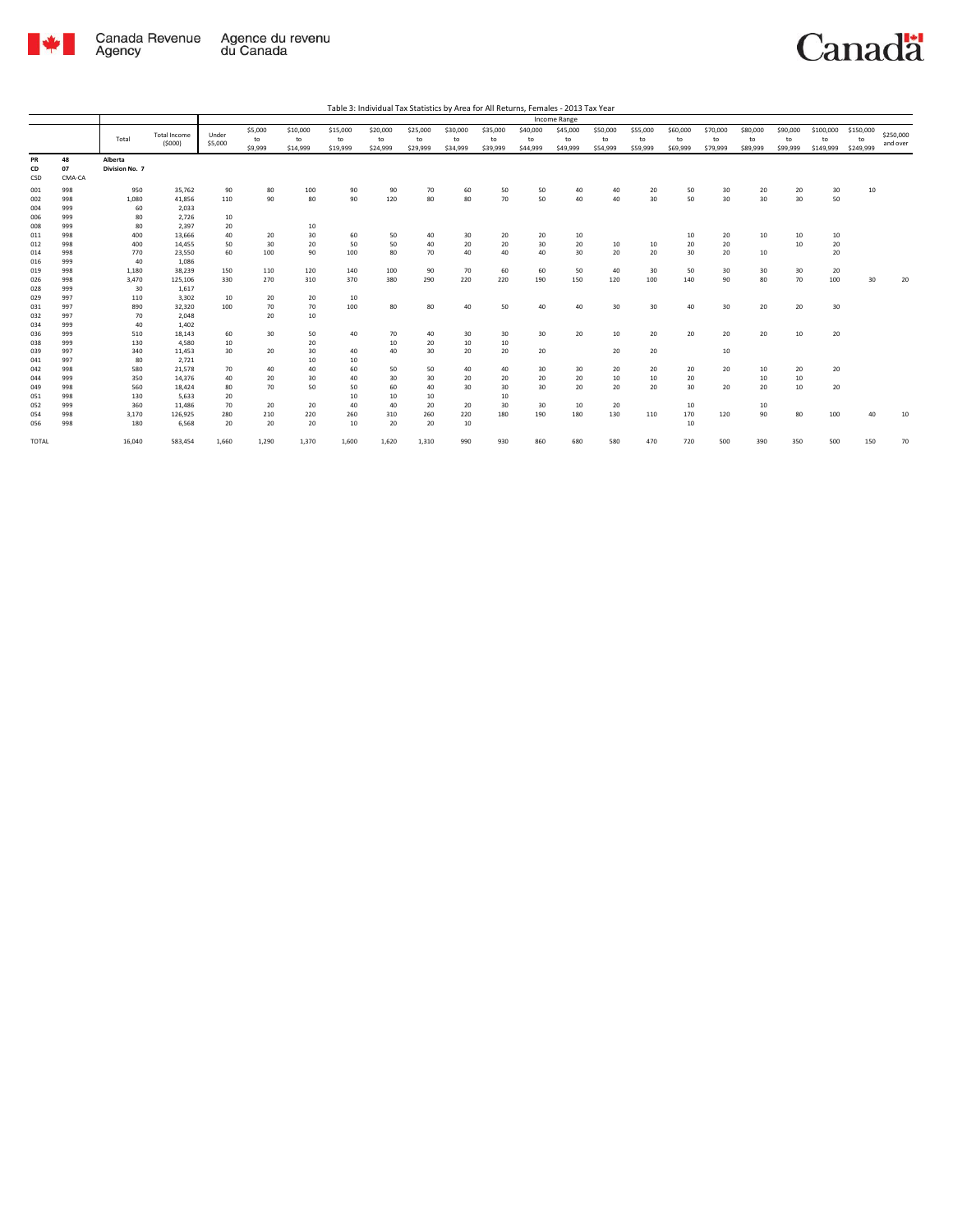

Agency

813 997 180 799 140 10 20

Total Total Income (\$000) Under \$5,000 \$5,000 to \$9,999 \$10,000 to \$14,999 \$15,000 to \$19,999 \$20,000 to \$24,999 \$25,000 to \$29,999 \$30,000 to \$34,999 \$35,000 to \$39,999 \$40,000 to \$44,999 \$45,000 to \$49,999 \$50,000 to \$54,999 \$55,000 to \$59,999 \$60,000 to \$69,999 \$70,000 to \$79,999 \$80,000 to \$89,999 \$90,000 to \$99,999 \$100,000 to \$149,999 \$150,000 to \$249,999 \$250,000 and over Table 3: Individual Tax Statistics by Area for All Returns, Females - 2013 Tax Year Income Range **PR 48 Alberta CD 08 Division No. 8**<br>
CD **08 Division No. 8**<br>
CSD **CMA-CA** CSD CMA-CA 001 996 7,990 344,786 920 540 660 740 700 480 480 440 460 350 300 250 390 330 230 190 330 140 70 002 997 110 3,167 20 10 10 10 10 004 996 310 10,555 40 20 40 30 30 20 20 20 20 10 10 008 997 3,540 130,075 320 240 330 370 400 270 240 220 210 140 130 110 150 120 110 70 100 30 10 009 996 930 35,422 100 60 70 80 70 70 70 50 60 50 50 40 50 30 30 20 30 022 996 2,930 108,065 380 220 280 280 260 190 180 170 150 130 120 90 140 90 70 50 90 30 20  $\begin{array}{cccc} 001 & 996 & 7,990 & 344,786 \\ 002 & 997 & 110 & 3,167 \\ 008 & 997 & 3540 & 130,075 \\ 009 & 997 & 3,540 & 130,075 \\ 009 & 996 & 930 & 35,422 \\ 022 & 996 & 2,930 & 108,065 \\ 024 & 997 & 450 & 2,083 \\ 025 & 996 & 410 & 13,566 \\ 022 & 996 & 2,00 & 92,$ 024 997 450 15,734 50 50 30 50 50 30 30 30 10 10 20 20 20 20 10 025 999 20 828 026 996 410 13,566 50 40 30 40 40 30 30 20 30 20 20 10 20 10 10 027 996 20 612 029 996 2,600 92,692 370 200 200 200 180 180 160 170 160 130 100 100 150 100 80 50 50 20 032 996 220 7,875 30 20 20 20 20 20 10 20 20 10 10 10 034 997 350 10,998 50 20 40 40 40 30 20 20 20 10 20 10 20 10 038 997 1,350 49,367 220 90 100 150 100 100 90 60 70 60 40 40 70 30 30 30 50 20 039 997 4,280 160,240 510 290 320 380 440 310 290 250 250 200 140 140 210 170 100 110 150 30 10 044 997 2,240 83,459 230 160 220 240 270 180 150 140 90 80 80 60 70 80 50 40 70 20 811 997 1,090 4,773 880 60 30 70 20

TOTAL 29,050 1,075,076 4,320 2,010 2,390 2,700 2,640 1,920 1,780 1,610 1,530 1,210 1,050 890 1,310 1,010 720 590 920 310 140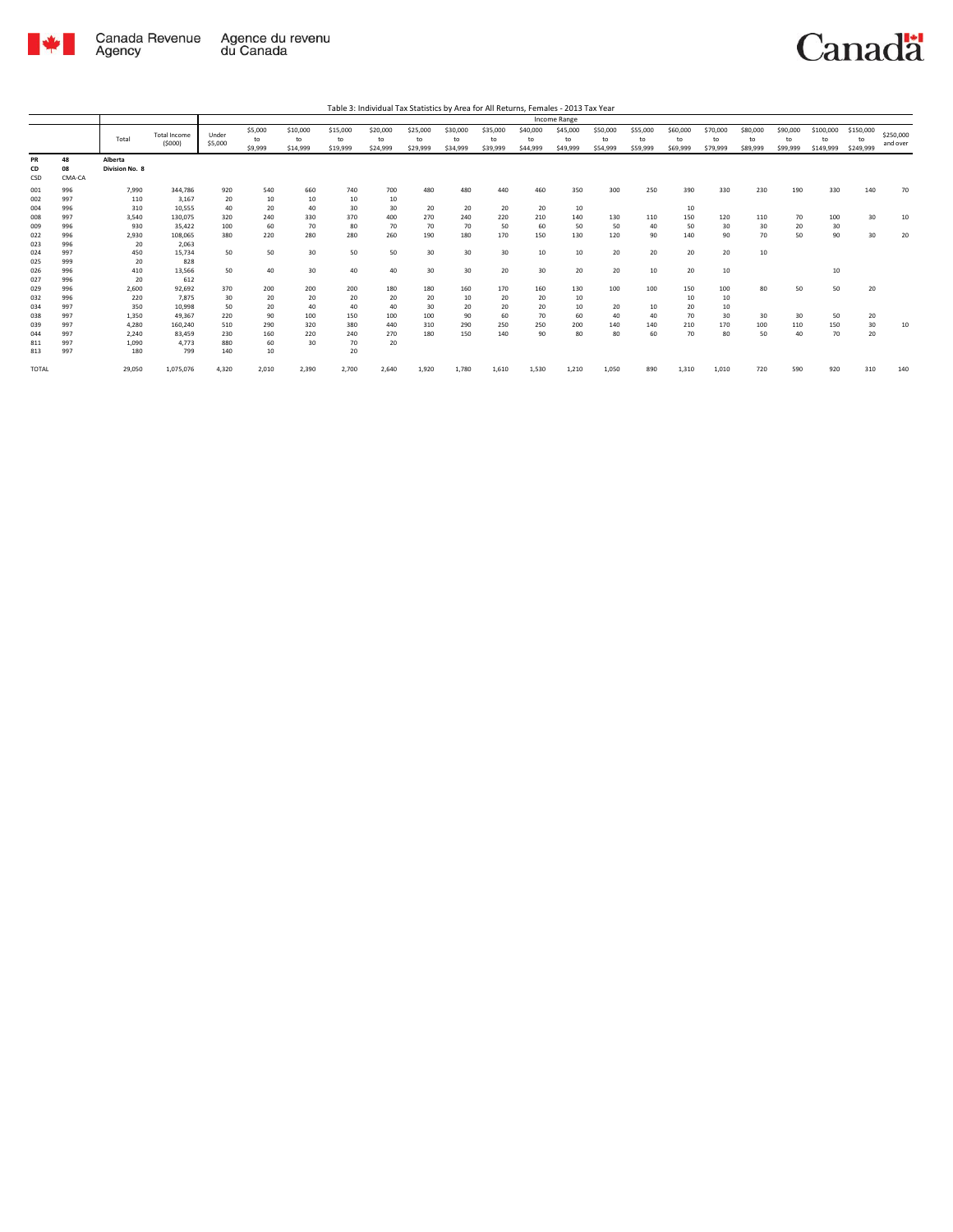

|                   |                    |                           |                            |                  |                          |                            |                            | Table 3: Individual Tax Statistics by Area for All Returns, Females - 2013 Tax Year |                            |                            |                            |                            |                            |                            |                            |                            |                            |                            |                            |                              |                              |                       |
|-------------------|--------------------|---------------------------|----------------------------|------------------|--------------------------|----------------------------|----------------------------|-------------------------------------------------------------------------------------|----------------------------|----------------------------|----------------------------|----------------------------|----------------------------|----------------------------|----------------------------|----------------------------|----------------------------|----------------------------|----------------------------|------------------------------|------------------------------|-----------------------|
|                   |                    |                           |                            |                  |                          |                            |                            |                                                                                     |                            |                            |                            |                            | Income Range               |                            |                            |                            |                            |                            |                            |                              |                              |                       |
|                   |                    | Total                     | Total Income<br>(5000)     | Under<br>\$5,000 | \$5,000<br>to<br>\$9,999 | \$10,000<br>to<br>\$14,999 | \$15,000<br>to<br>\$19,999 | \$20,000<br>to<br>\$24,999                                                          | \$25,000<br>to<br>\$29,999 | \$30,000<br>tο<br>\$34,999 | \$35,000<br>to<br>\$39,999 | \$40,000<br>to<br>\$44,999 | \$45,000<br>to<br>\$49,999 | \$50,000<br>to<br>\$54,999 | \$55,000<br>to<br>\$59,999 | \$60,000<br>to<br>\$69,999 | \$70,000<br>to<br>\$79,999 | \$80,000<br>to<br>\$89,999 | \$90,000<br>to<br>\$99,999 | \$100,000<br>to<br>\$149,999 | \$150,000<br>to<br>\$249,999 | \$250,000<br>and over |
| PR<br>CD<br>CSD   | 48<br>09<br>CMA-CA | Alberta<br>Division No. 9 |                            |                  |                          |                            |                            |                                                                                     |                            |                            |                            |                            |                            |                            |                            |                            |                            |                            |                            |                              |                              |                       |
| 002<br>015<br>810 | 998<br>998<br>998  | 1,990<br>5,910<br>80      | 62,795<br>207.503<br>2,415 | 290<br>980<br>20 | 180<br>420<br>10         | 220<br>480                 | 210<br>560                 | 190<br>560                                                                          | 120<br>410                 | 120<br>350                 | 110<br>310                 | 100<br>280                 | 80<br>250                  | 60<br>210                  | 50<br>140                  | 80<br>240                  | 50<br>200                  | 40<br>140                  | 20<br>100                  | 60<br>190                    | 20<br>50                     | 40                    |
| <b>TOTAL</b>      |                    | 7,970                     | 272,713                    | 1,290            | 600                      | 710                        | 780                        | 760                                                                                 | 530                        | 480                        | 430                        | 380                        | 330                        | 280                        | 190                        | 320                        | 250                        | 180                        | 120                        | 250                          | 70                           | 40                    |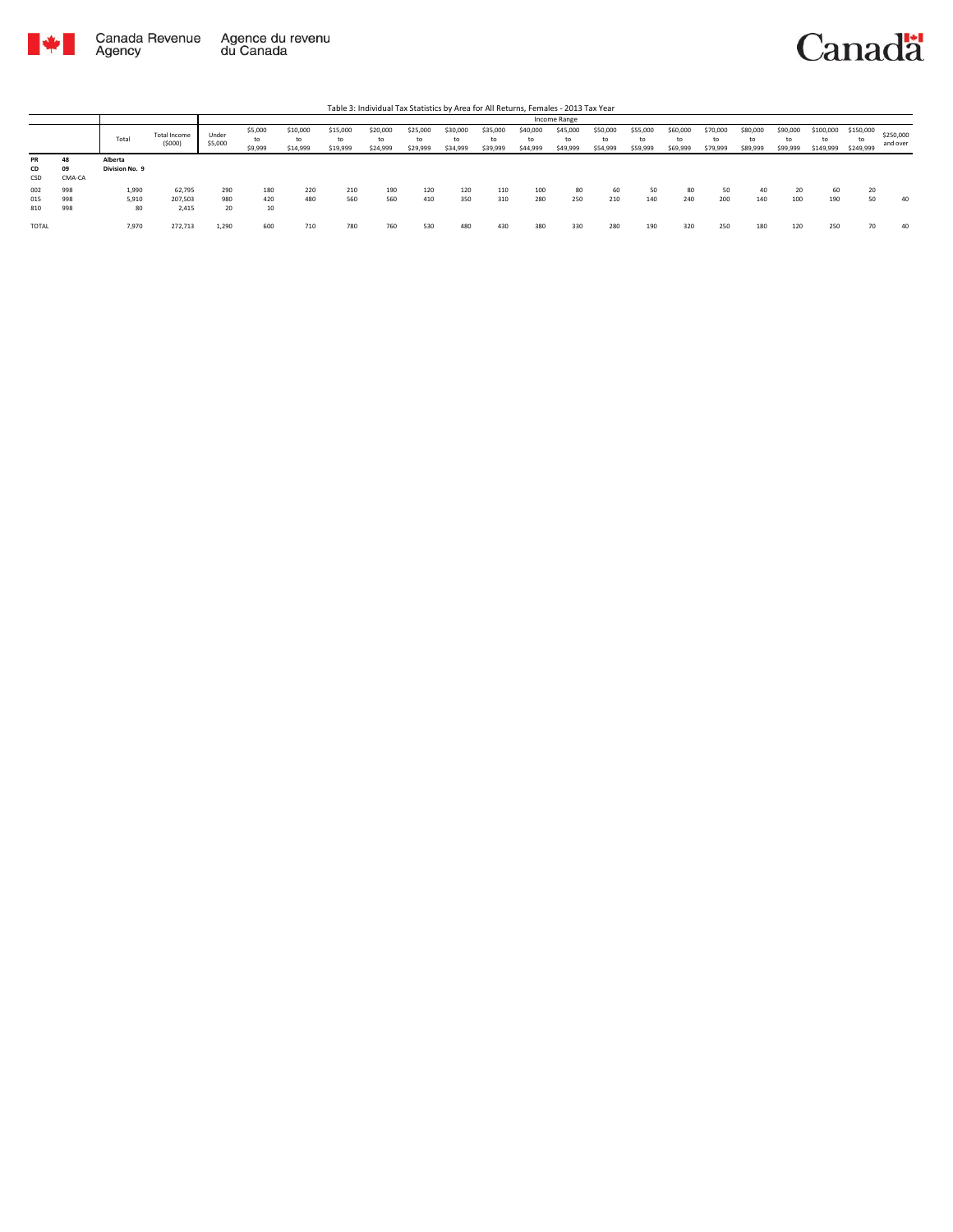

|                 |                    |                            |                               |                  |                          |                            |                            |                            |                            |                            |                            |                            | Income Range               |                            |                            |                            |                            |                            |                            |                              |                              |                       |
|-----------------|--------------------|----------------------------|-------------------------------|------------------|--------------------------|----------------------------|----------------------------|----------------------------|----------------------------|----------------------------|----------------------------|----------------------------|----------------------------|----------------------------|----------------------------|----------------------------|----------------------------|----------------------------|----------------------------|------------------------------|------------------------------|-----------------------|
|                 |                    | Total                      | <b>Total Income</b><br>(5000) | Under<br>\$5,000 | \$5,000<br>to<br>\$9,999 | \$10,000<br>to<br>\$14,999 | \$15,000<br>to<br>\$19,999 | \$20,000<br>to<br>\$24,999 | \$25,000<br>to<br>\$29,999 | \$30,000<br>to<br>\$34,999 | \$35,000<br>to<br>\$39,999 | \$40,000<br>to<br>\$44,999 | \$45,000<br>to<br>\$49,999 | \$50,000<br>to<br>\$54,999 | \$55,000<br>to<br>\$59,999 | \$60,000<br>to<br>\$69,999 | \$70,000<br>to<br>\$79,999 | \$80,000<br>to<br>\$89,999 | \$90,000<br>to<br>\$99,999 | \$100,000<br>to<br>\$149,999 | \$150,000<br>to<br>\$249,999 | \$250,000<br>and over |
| PR<br>CD<br>CSD | 48<br>10<br>CMA-CA | Alberta<br>Division No. 10 |                               |                  |                          |                            |                            |                            |                            |                            |                            |                            |                            |                            |                            |                            |                            |                            |                            |                              |                              |                       |
| 001             | 996                | 1,350                      | 48,696                        | 160              | 110                      | 110                        | 120                        | 120                        | 100                        | 90                         | 90                         | 80                         | 60                         | 60                         | 40                         | 50                         | 50                         | 40                         | 20                         | 40                           | 20                           |                       |
| 002             | 997                | 780                        | 26,273                        | 90               | 60                       | 80                         | 100                        | 100                        | 60                         | 50                         | 40                         | 40                         | 20                         | 30                         |                            | 30                         | 20                         | 10                         | 10                         | 20                           |                              |                       |
| 003             | 996                | 60                         | 1,874                         | 10               |                          |                            |                            |                            |                            |                            |                            |                            |                            |                            |                            |                            |                            |                            |                            |                              |                              |                       |
| 004             | 996                | 80                         | 2,283                         | 10               | 10                       |                            |                            |                            |                            |                            |                            |                            |                            |                            |                            |                            |                            |                            |                            |                              |                              |                       |
| 006             | 997                | 60                         | 1,877                         |                  |                          |                            |                            |                            |                            |                            |                            |                            |                            |                            |                            |                            |                            |                            |                            |                              |                              |                       |
| 008             | 996                | 380                        | 13,109                        | 50               | 30                       | 30                         | 40                         | 30                         | 20                         | 20                         | 20                         | 20                         | 20                         | 10                         | 20                         | 20                         | 10                         | 10                         |                            | 10                           |                              |                       |
| 009             | 996                | 150                        | 6.108                         | 20               | 10                       | 10                         | 20                         | 10                         | 10                         |                            | 10                         |                            |                            |                            |                            |                            |                            |                            |                            | 10                           |                              |                       |
| 012             | 996                | 80                         | 3.140                         | 10               |                          |                            |                            |                            |                            |                            |                            |                            |                            |                            |                            |                            |                            |                            |                            |                              |                              |                       |
| 014             | 996                | 350                        | 12,334                        | 50               | 40                       | 30                         | 30                         | 30                         | 20                         | 20                         | 20                         | 20                         | 20                         | 10                         |                            | 20                         | 10                         |                            | 10                         | 10                           |                              |                       |
| 016             | 997                | 2,550                      | 87,328                        | 300              | 210                      | 210                        | 260                        | 280                        | 220                        | 150                        | 150                        | 130                        | 100                        | 90                         | 70                         | 110                        | 70                         | 60                         | 50                         | 70                           | 20                           |                       |
| 018             | 997                | 20                         | 713                           |                  |                          |                            |                            |                            |                            |                            |                            |                            |                            |                            |                            |                            |                            |                            |                            |                              |                              |                       |
| 019             | 996                | 170                        | 5,207                         | 20               | 20                       | 20                         | 20                         | 20                         | 10                         |                            |                            | 10                         |                            |                            |                            | 10                         |                            |                            |                            |                              |                              |                       |
| 021             | 997                | 340                        | 9,887                         | 40               | 50                       | 30                         | 40                         | 40                         | 30                         | 20                         | 10                         | 20                         | 10                         | 10                         | 10                         |                            |                            |                            |                            |                              |                              |                       |
| 022             | 997                | 860                        | 31,743                        | 60               | 60                       | 70                         | 90                         | 120                        | 80                         | 50                         | 50                         | 40                         | 40                         | 40                         | 20                         | 40                         | 30                         | 20                         | 20                         | 20                           |                              |                       |
| 026             | 998                | 750                        | 24,532                        | 70               | 60                       | 80                         | 100                        | 70                         | 60                         | 50                         | 40                         | 40                         | 30                         | 20                         | 20                         | 30                         | 20                         | 20                         | 20                         | 20                           |                              |                       |
| 028             | 997                | 2,980                      | 114,889                       | 250              | 170                      | 240                        | 300                        | 360                        | 240                        | 200                        | 170                        | 150                        | 150                        | 120                        | 110                        | 150                        | 110                        | 90                         | 80                         | 80                           | 20                           | 10                    |
| 031             | 998                | 100                        | 3,174                         |                  |                          | 20                         |                            | 10                         |                            |                            |                            |                            |                            |                            |                            |                            |                            |                            |                            |                              |                              |                       |
| 034             | 998                | 390                        | 11,753                        | 40               | 80                       | 30                         | 50                         | 40                         | 20                         | 30                         | 20                         | 20                         | 10                         | 20                         | 10                         | 20                         |                            |                            |                            |                              |                              |                       |
| 036             | 997                | 1,980                      | 77,329                        | 240              | 150                      | 190                        | 170                        | 170                        | 130                        | 120                        | 90                         | 110                        | 80                         | 80                         | 80                         | 100                        | 70                         | 60                         | 40                         | 70                           | 30                           | 20                    |
| 038             | 996                | 60                         | 2,116                         |                  |                          | 10                         |                            |                            |                            |                            |                            |                            |                            |                            |                            |                            |                            |                            |                            |                              |                              |                       |
| 041             | 996                | 610                        | 23,777                        | 70               | 40                       | 30                         | 40                         | 50                         | 40                         | 40                         | 50                         | 40                         | 30                         | 30                         | 30                         | 30                         | 20                         | 10                         | 20                         | 30                           |                              |                       |
| 042<br>044      | 997<br>996         | 2,310                      | 92.308                        | 210              | 140                      | 180                        | 170                        | 240                        | 180                        | 170                        | 150                        | 130                        | 110                        | 110                        | 80                         | 110                        | 70                         | 70                         | 70                         | 100                          | 20                           | 10                    |
| 046             | 997                | 70                         | 1,848                         |                  |                          |                            | 10                         |                            |                            |                            |                            |                            |                            |                            |                            |                            |                            |                            |                            |                              |                              |                       |
| 048             | 998                | 1,090                      | 28,455                        | 210              | 120                      | 110                        | 120                        | 120                        | 70                         | 50                         | 60                         | 50                         | 40                         | 20                         | 20                         | 30                         | 20                         | 20                         | 10                         | 10                           |                              |                       |
| 051             | 999                | 140                        | 3,764                         | 30               | 10                       | 20                         | 10                         | 10                         |                            | 10                         |                            |                            |                            |                            |                            |                            |                            |                            |                            |                              |                              |                       |
| 052             | 997                | 500                        | 13,037                        | 140              | 40                       | 40                         | 50                         | 50                         | 40                         | 20                         | 20                         | 10                         | 10                         | 10                         |                            | 20                         |                            |                            |                            | 20                           |                              |                       |
| 056             | 997                | 100                        | 2,715                         | 10               | 10                       |                            | 20                         | 10                         | 10                         |                            |                            |                            |                            |                            |                            |                            |                            |                            |                            |                              |                              |                       |
| 058             | 997                | 1,240                      | 41,798                        | 150              | 80                       | 130                        | 170                        | 120                        | 80                         | 90                         | 50                         | 60                         | 50                         | 40                         | 40                         | 50                         | 40                         | 20                         | 20                         | 50                           |                              |                       |
| 061             | 997                | 310                        | 11,688                        | 30               | 20                       | 20                         | 50                         | 20                         | 30                         | 20                         | 20                         | 10                         |                            | 10                         | 10                         | 10                         | 10                         |                            |                            | 10                           |                              |                       |
| 062             | 997                | 100                        | 2,897                         | 10               | 10                       |                            | 20                         |                            |                            |                            |                            |                            |                            |                            |                            |                            |                            |                            |                            |                              |                              |                       |
| 064             | 996                | 960                        | 36,571                        | 90               | 50                       | 80                         | 100                        | 100                        | 80                         | 60                         | 60                         | 70                         | 50                         | 40                         | 30                         | 50                         | 30                         | 20                         | 20                         | 30                           | 10                           |                       |
| 068             | 999                |                            |                               |                  |                          |                            |                            |                            |                            |                            |                            |                            |                            |                            |                            |                            |                            |                            |                            |                              |                              |                       |
| 805             | 996                |                            |                               |                  |                          |                            |                            |                            |                            |                            |                            |                            |                            |                            |                            |                            |                            |                            |                            |                              |                              |                       |
| <b>TOTAL</b>    |                    | 20,920                     | 743,876                       | 2,410            | 1,610                    | 1,820                      | 2,110                      | 2,180                      | 1,570                      | 1,320                      | 1,180                      | 1,070                      | 850                        | 810                        | 640                        | 910                        | 640                        | 480                        | 430                        | 640                          | 170                          | 80                    |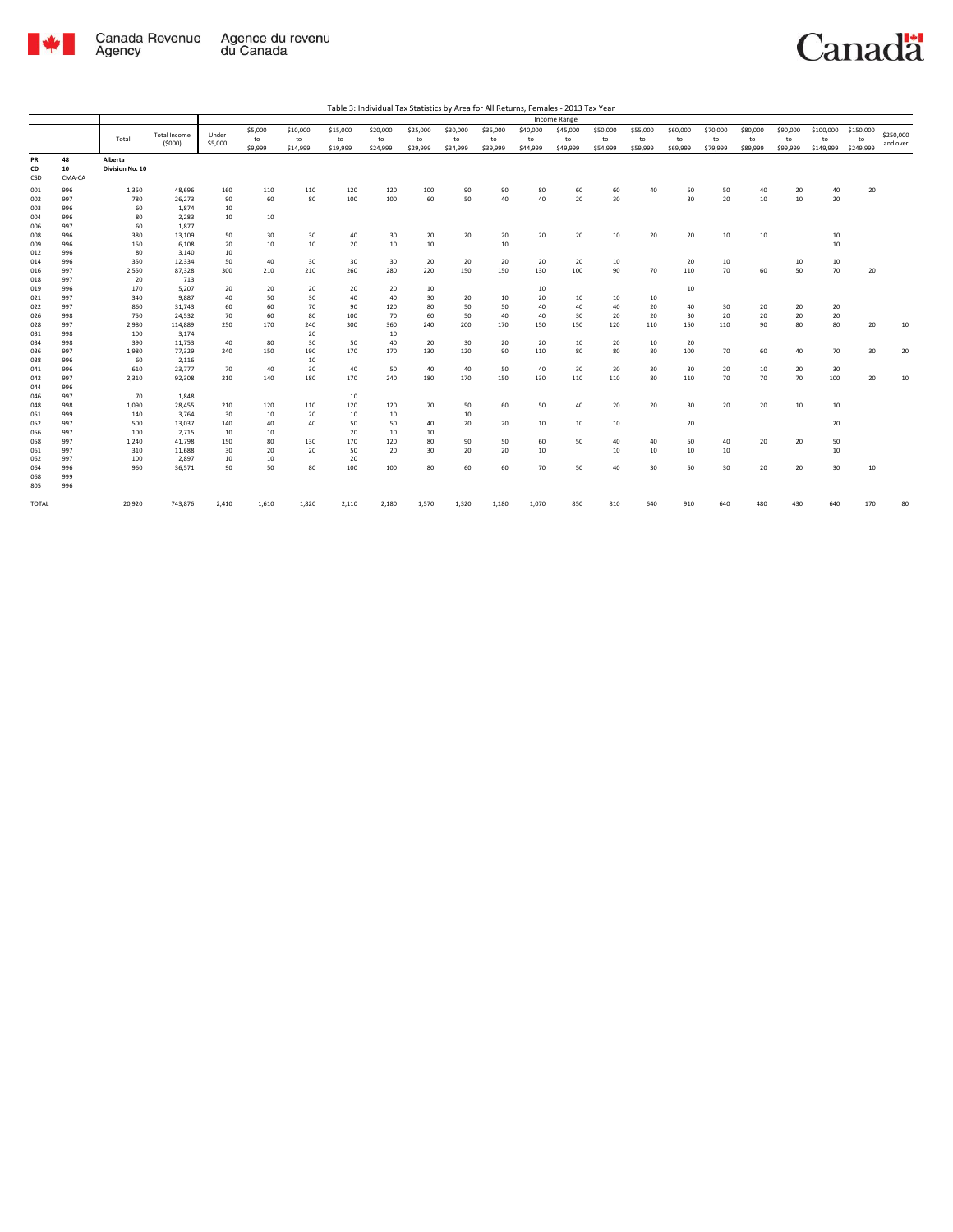

|                        |                    |                            |                        |                  |                          |                            |                            | Table 3: Individual Tax Statistics by Area for All Returns, Females - 2013 Tax Year |                            |                            |                            |                            |                            |                            |                            |                            |                            |                            |                            |                              |                              |                       |
|------------------------|--------------------|----------------------------|------------------------|------------------|--------------------------|----------------------------|----------------------------|-------------------------------------------------------------------------------------|----------------------------|----------------------------|----------------------------|----------------------------|----------------------------|----------------------------|----------------------------|----------------------------|----------------------------|----------------------------|----------------------------|------------------------------|------------------------------|-----------------------|
|                        |                    |                            |                        |                  |                          |                            |                            |                                                                                     |                            |                            |                            |                            | Income Range               |                            |                            |                            |                            |                            |                            |                              |                              |                       |
|                        |                    | Total                      | Total Income<br>(5000) | Under<br>\$5,000 | \$5,000<br>to<br>\$9,999 | \$10,000<br>to<br>\$14,999 | \$15,000<br>to<br>\$19,999 | \$20,000<br>to<br>\$24,999                                                          | \$25,000<br>to<br>\$29,999 | \$30,000<br>to<br>\$34,999 | \$35,000<br>to<br>\$39,999 | \$40,000<br>to<br>\$44,999 | \$45,000<br>to<br>\$49,999 | \$50,000<br>to<br>\$54,999 | \$55,000<br>to<br>\$59,999 | \$60,000<br>to<br>\$69,999 | \$70,000<br>to<br>\$79,999 | \$80,000<br>to<br>\$89,999 | \$90,000<br>to<br>\$99,999 | \$100,000<br>to<br>\$149,999 | \$150,000<br>to<br>\$249,999 | \$250,000<br>and over |
| <b>PR</b><br>CD<br>CSD | 48<br>11<br>CMA-CA | Alberta<br>Division No. 11 |                        |                  |                          |                            |                            |                                                                                     |                            |                            |                            |                            |                            |                            |                            |                            |                            |                            |                            |                              |                              |                       |
| 001<br>003             | 996<br>999         | 3,740                      | 127,922                | 510              | 290                      | 390                        | 370                        | 350                                                                                 | 280                        | 210                        | 220                        | 180                        | 140                        | 120                        | 110                        | 150                        | 110                        | 90                         | 80                         | 100                          | 40                           | 10                    |
| 004<br>005             | 996<br>999         | 50<br>40                   | 1,755<br>1,173         |                  |                          |                            |                            |                                                                                     |                            |                            |                            |                            |                            |                            |                            |                            |                            |                            |                            |                              |                              |                       |
| 006<br>007             | 999<br>999         | 30<br>20                   | 1,132<br>666           |                  |                          |                            |                            |                                                                                     |                            |                            |                            |                            |                            |                            |                            |                            |                            |                            |                            |                              |                              |                       |
| 008<br>009             | 996<br>999         | 30<br>10                   | 398<br>592             | 20               |                          |                            |                            |                                                                                     |                            |                            |                            |                            |                            |                            |                            |                            |                            |                            |                            |                              |                              |                       |
| 011<br>026             | 996<br>998         | 740<br>240                 | 25,209<br>6.909        | 120<br>40        | 60<br>30                 | 70<br>20                   | 70<br>30                   | 60<br>20                                                                            | 50<br>20                   | 30<br>10                   | 40<br>20                   | 40<br>10                   | 50                         | 10                         | 20                         | 40                         | 40                         |                            | 20                         | 30                           |                              |                       |
| 031                    | 998                | 4,950                      | 192.256                | 670              | 360                      | 410                        | 420                        | 460                                                                                 | 390                        | 290                        | 280                        | 260                        | 190                        | 170                        | 150                        | 220                        | 160                        | 120                        | 120                        | 190                          | 70                           | 30                    |
| 032<br>801             | 998<br>997         | 880<br>520                 | 25,418<br>2.141        | 160<br>420       | 80<br>20                 | 90<br>20                   | 100<br>40                  | 90                                                                                  | 60                         | 40                         | 50                         | 40                         | 30                         | 20                         | 20                         | 40                         | 20                         | 10                         |                            | 20                           |                              |                       |
| 802<br>803             | 997<br>997         | 160<br>360                 | 2.707<br>2.407         | 70<br>270        | 20                       | 10<br>20                   | 20<br>30                   | 20<br>10                                                                            |                            |                            |                            |                            |                            |                            |                            |                            |                            |                            |                            |                              |                              |                       |
| <b>TOTAL</b>           |                    | 11.760                     | 390,686                | 2,280            | 860                      | 1.040                      | 1.080                      | 1,040                                                                               | 810                        | 600                        | 630                        | 540                        | 430                        | 340                        | 320                        | 470                        | 340                        | 240                        | 230                        | 350                          | 120                          | 50                    |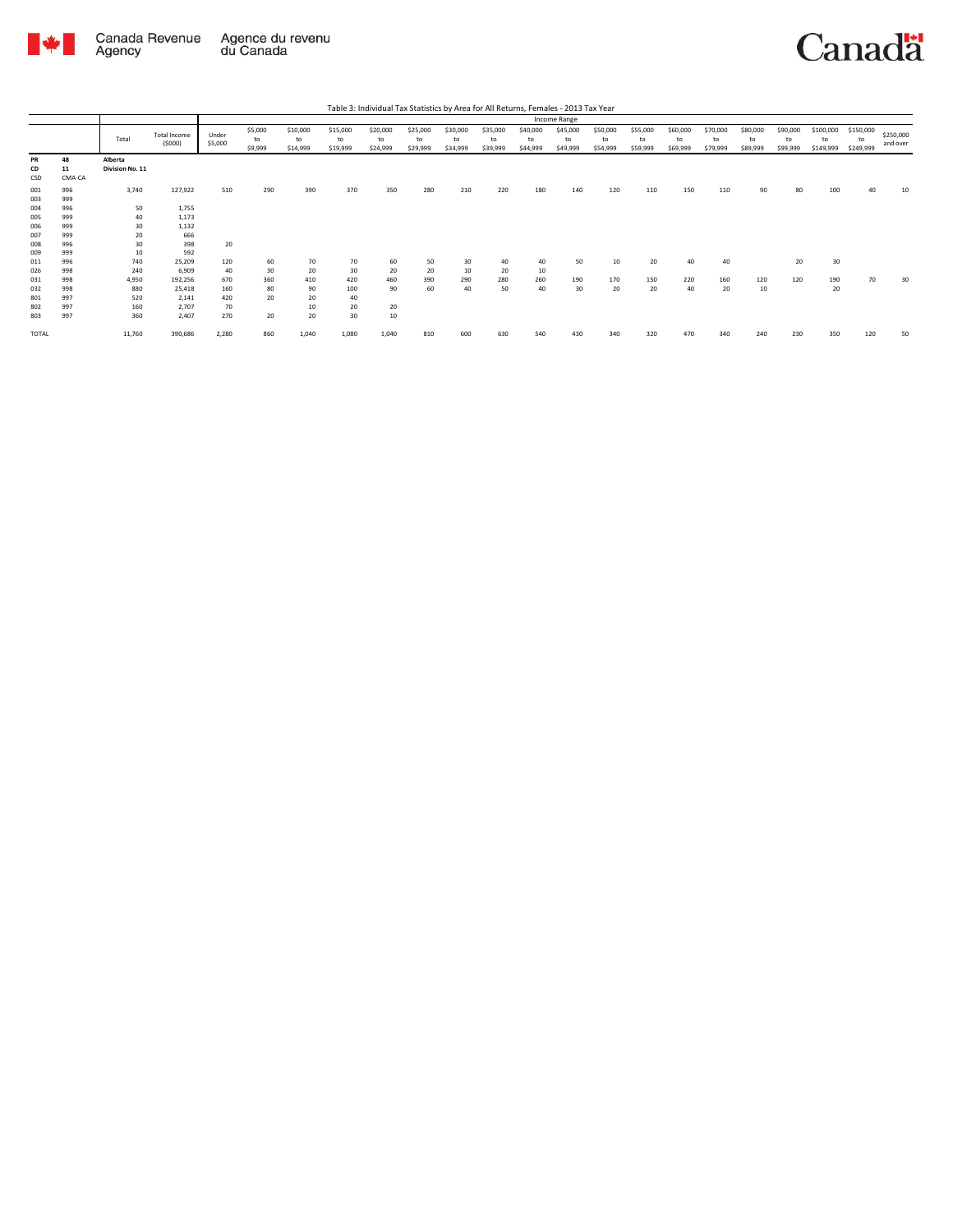

|                 |                    |                            |                               |                  |                          |                            |                            |                            |                            |                            |                            |                            | <b>Income Range</b>        |                            |                            |                            |                            |                            |                            |                              |                              |                       |
|-----------------|--------------------|----------------------------|-------------------------------|------------------|--------------------------|----------------------------|----------------------------|----------------------------|----------------------------|----------------------------|----------------------------|----------------------------|----------------------------|----------------------------|----------------------------|----------------------------|----------------------------|----------------------------|----------------------------|------------------------------|------------------------------|-----------------------|
|                 |                    | Total                      | <b>Total Income</b><br>(5000) | Under<br>\$5,000 | \$5,000<br>to<br>\$9,999 | \$10,000<br>to<br>\$14,999 | \$15,000<br>to<br>\$19,999 | \$20,000<br>to<br>\$24,999 | \$25,000<br>to<br>\$29,999 | \$30,000<br>to<br>\$34,999 | \$35,000<br>to<br>\$39,999 | \$40,000<br>to<br>\$44,999 | \$45,000<br>to<br>\$49,999 | \$50,000<br>to<br>\$54,999 | \$55,000<br>to<br>\$59,999 | \$60,000<br>to<br>\$69,999 | \$70,000<br>to<br>\$79,999 | \$80,000<br>to<br>\$89,999 | \$90,000<br>to<br>\$99,999 | \$100,000<br>to<br>\$149,999 | \$150,000<br>to<br>\$249,999 | \$250,000<br>and over |
| PR<br>CD<br>CSD | 48<br>12<br>CMA-CA | Alberta<br>Division No. 12 |                               |                  |                          |                            |                            |                            |                            |                            |                            |                            |                            |                            |                            |                            |                            |                            |                            |                              |                              |                       |
|                 |                    |                            |                               |                  | 120                      |                            | 140                        |                            |                            |                            |                            | 70                         |                            |                            |                            |                            |                            |                            |                            | 70                           |                              |                       |
| 004<br>009      | 997<br>997         | 1,600<br>4,480             | 59,012<br>190,269             | 240<br>530       | 300                      | 130<br>320                 | 380                        | 140<br>380                 | 90<br>330                  | 100<br>290                 | 90<br>250                  | 220                        | 70<br>200                  | 60<br>160                  | 50<br>150                  | 80<br>230                  | 50<br>170                  | 50<br>140                  | 40<br>120                  | 230                          | 20<br>80                     | 20                    |
| 012             | 997                | 180                        | 5,600                         | 20               | 20                       | 20                         | 20                         | 20                         | 20                         | 10                         |                            |                            |                            | 10                         |                            |                            |                            |                            |                            |                              |                              |                       |
| 014             | 998                | 1,700                      | 34,696                        | 670              | 120                      | 130                        | 190                        | 120                        | 90                         | 70                         | 50                         | 50                         | 30                         | 30                         | 20                         | 40                         | 20                         | 20                         | 20                         | 30                           |                              |                       |
| 016             | 999                | 1,090                      | 39,878                        | 120              | 80                       | 90                         | 120                        | 110                        | 80                         | 70                         | 50                         | 60                         | 50                         | 40                         | 30                         | 50                         | 30                         | 20                         | 30                         | 30                           | 10                           |                       |
| 018             | 998                | 3,530                      | 130,740                       | 360              | 170                      | 290                        | 360                        | 380                        | 300                        | 210                        | 210                        | 200                        | 160                        | 140                        | 120                        | 160                        | 130                        | 100                        | 90                         | 130                          | 20                           |                       |
| 020             | 997                |                            |                               |                  |                          |                            |                            |                            |                            |                            |                            |                            |                            |                            |                            |                            |                            |                            |                            |                              |                              |                       |
| 022             | 997                | 1,770                      | 54,399                        | 240              | 130                      | 170                        | 260                        | 210                        | 140                        | 100                        | 90                         | 70                         | 60                         | 50                         | 30                         | 50                         | 20                         | 30                         | 30                         | 60                           | 20                           |                       |
| 024             | 997                | 110                        | 3,308                         | 20               |                          |                            | 20                         | 20                         |                            |                            |                            |                            |                            |                            |                            |                            |                            |                            |                            |                              |                              |                       |
| 026             | 997                | 100                        | 3,312                         | 10               |                          |                            | 10                         | 20                         |                            |                            |                            |                            |                            |                            |                            |                            |                            |                            |                            |                              |                              |                       |
| 029             | 997                |                            |                               |                  |                          |                            |                            |                            |                            |                            |                            |                            |                            |                            |                            |                            |                            |                            |                            |                              |                              |                       |
| 037             | 997                | 3,200                      | 130,768                       | 490              | 230                      | 290                        | 330                        | 260                        | 210                        | 190                        | 170                        | 120                        | 140                        | 130                        | 100                        | 130                        | 90                         | 80                         | 80                         | 120                          | 30                           | 20                    |
| 802             | 998                | 220                        | 751                           | 180              |                          | 10                         | 10                         |                            |                            |                            |                            |                            |                            |                            |                            |                            |                            |                            |                            |                              |                              |                       |
| 804             | 998                | 140                        | 704                           | 110              |                          |                            | 10                         |                            |                            |                            |                            |                            |                            |                            |                            |                            |                            |                            |                            |                              |                              |                       |
| 806             | 999                |                            |                               |                  |                          |                            |                            |                            |                            |                            |                            |                            |                            |                            |                            |                            |                            |                            |                            |                              |                              |                       |
| 808             | 997                | 380                        | 3,008                         | 260              | 20                       | 20                         | 40                         | 10                         |                            |                            |                            |                            |                            |                            |                            |                            |                            |                            |                            |                              |                              |                       |
| 810             | 996                |                            |                               |                  |                          |                            |                            |                            |                            |                            |                            |                            |                            |                            |                            |                            |                            |                            |                            |                              |                              |                       |
| 811             | 998                | 250                        | 1.654                         | 160              | 30                       | 20                         | 30                         |                            |                            |                            |                            |                            |                            |                            |                            |                            |                            |                            |                            |                              |                              |                       |
| 813             | 999                | 30                         | 1,201                         |                  |                          |                            |                            |                            |                            |                            |                            |                            |                            |                            |                            |                            |                            |                            |                            |                              |                              |                       |
| 815             | 999                | 40                         | 1,776                         |                  |                          |                            |                            |                            |                            |                            |                            |                            |                            |                            |                            |                            |                            |                            |                            |                              |                              |                       |
| TOTAL           |                    | 18,860                     | 661,197                       | 3,430            | 1,250                    | 1,520                      | 1,920                      | 1,670                      | 1,290                      | 1,070                      | 930                        | 810                        | 730                        | 640                        | 510                        | 770                        | 540                        | 440                        | 420                        | 670                          | 180                          | 70                    |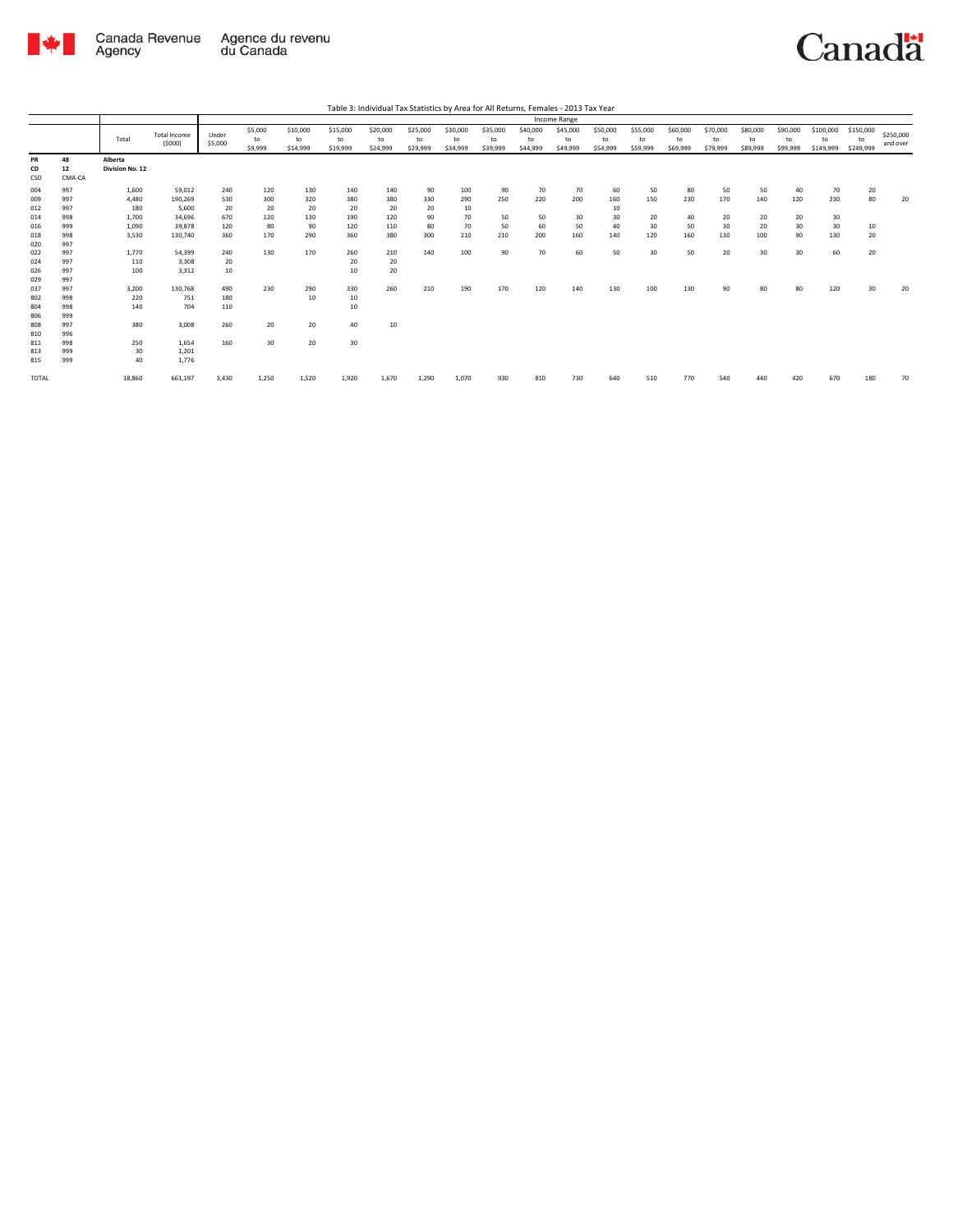

|                 |                    |                            |                               |                  |                          |                            |                            |                            |                            |                            |                            |                            | Income Range               |                            |                            |                            |                            |                            |                            |                              |                              |                       |
|-----------------|--------------------|----------------------------|-------------------------------|------------------|--------------------------|----------------------------|----------------------------|----------------------------|----------------------------|----------------------------|----------------------------|----------------------------|----------------------------|----------------------------|----------------------------|----------------------------|----------------------------|----------------------------|----------------------------|------------------------------|------------------------------|-----------------------|
|                 |                    | Total                      | <b>Total Income</b><br>(5000) | Under<br>\$5,000 | \$5,000<br>to<br>\$9,999 | \$10,000<br>to<br>\$14,999 | \$15,000<br>to<br>\$19,999 | \$20,000<br>to<br>\$24,999 | \$25,000<br>to<br>\$29,999 | \$30,000<br>to<br>\$34,999 | \$35,000<br>to<br>\$39,999 | \$40,000<br>to<br>\$44,999 | \$45,000<br>to<br>\$49,999 | \$50,000<br>to<br>\$54,999 | \$55,000<br>to<br>\$59,999 | \$60,000<br>to<br>\$69,999 | \$70,000<br>to<br>\$79,999 | \$80,000<br>to<br>\$89,999 | \$90,000<br>to<br>\$99,999 | \$100,000<br>to<br>\$149,999 | \$150,000<br>to<br>\$249,999 | \$250,000<br>and over |
| PR<br>CD<br>CSD | 48<br>13<br>CMA-CA | Alberta<br>Division No. 13 |                               |                  |                          |                            |                            |                            |                            |                            |                            |                            |                            |                            |                            |                            |                            |                            |                            |                              |                              |                       |
| 001             | 997                | 2,960                      | 100,019                       | 430              | 230                      | 280                        | 290                        | 300                        | 200                        | 170                        | 150                        | 130                        | 120                        | 110                        | 100                        | 130                        | 110                        | 70                         | 50                         | 90                           | 20                           |                       |
| 002             | 998                | 1,350                      | 44,857                        | 170              | 110                      | 130                        | 150                        | 160                        | 90                         | 70                         | 70                         | 80                         | 50                         | 40                         | 30                         | 50                         | 40                         | 30                         | 30                         | 30                           |                              |                       |
| 003             | 996                | 10                         | 334                           |                  |                          |                            |                            |                            |                            |                            |                            |                            |                            |                            |                            |                            |                            |                            |                            |                              |                              |                       |
| 007             | 996                | 40                         | 1,109                         |                  |                          |                            |                            |                            |                            |                            |                            |                            |                            |                            |                            |                            |                            |                            |                            |                              |                              |                       |
| 008             | 996                | 60                         | 1,686                         | 10               |                          |                            |                            |                            |                            |                            |                            |                            |                            |                            |                            |                            |                            |                            |                            |                              |                              |                       |
| 009             | 999                |                            |                               |                  |                          |                            |                            |                            |                            |                            |                            |                            |                            |                            |                            |                            |                            |                            |                            |                              |                              |                       |
| 010             | 997                | 30                         | 1,447                         |                  |                          |                            |                            |                            |                            |                            |                            |                            |                            |                            |                            |                            |                            |                            |                            |                              |                              |                       |
| 011             | 997                |                            |                               |                  |                          |                            |                            |                            |                            |                            |                            |                            |                            |                            |                            |                            |                            |                            |                            |                              |                              |                       |
| 012             | 997                | 660                        | 25,238                        | 70               | 50                       | 60                         | 80                         | 80                         | 60                         | 30                         | 30 <sub>o</sub>            | 40                         | 20                         | 20                         | 20                         | 20                         | 20                         | 20                         | 10                         | 20                           |                              |                       |
| 013             | 999                | 10                         | 592                           |                  |                          |                            |                            |                            |                            |                            |                            |                            |                            |                            |                            |                            |                            |                            |                            |                              |                              |                       |
| 014             | 997                | 380                        | 15,075                        | 50               | 30                       | 40                         | 30                         | 30                         | 20                         | 20                         | 20                         | 20                         | 20                         | 10                         |                            | 30                         | 10                         | 10                         | 10                         | 20                           |                              |                       |
| 016             | 996                | 70                         | 2,438                         | 10               |                          |                            |                            |                            |                            |                            |                            |                            |                            |                            |                            |                            |                            |                            |                            |                              |                              |                       |
| 017             | 996                | 70                         | 2,627                         |                  |                          |                            |                            |                            |                            |                            |                            |                            |                            |                            |                            |                            |                            |                            |                            |                              |                              |                       |
| 018             | 997                | 950                        | 30,747                        | 130              | 70                       | 90                         | 110                        | 110                        | 60                         | 50                         | 60                         | 50                         | 40                         | 30                         | 30                         | 40                         | 20                         | 20                         | 20                         | 20                           |                              |                       |
| 019             | 998                | 3,360                      | 114,979                       | 330              | 230                      | 320                        | 400                        | 350                        | 270                        | 210                        | 210                        | 190                        | 140                        | 120                        | 100                        | 130                        | 90                         | 70                         | 70                         | 80                           | 30                           |                       |
| 028             | 997<br>998         | 2,130                      | 65,253                        | 290              | 190                      | 240                        | 230                        | 200                        | 150                        | 140                        | 120                        | 90                         | 80                         | 70                         | 60                         | 80                         | 60                         | 40                         | 30                         | 60                           |                              |                       |
| 029             | 998                | 230<br>4,800               | 5,816<br>188,780              | 40<br>600        | 20<br>370                | 30<br>370                  | 30<br>430                  | 20<br>390                  | 20                         | 10<br>320                  | 10<br>290                  | 260                        | 190                        | 180                        | 150                        | 240                        | 190                        | 130                        | 120                        | 160                          | 70                           | 30                    |
| 030             | 998                | 2,950                      | 99,284                        | 280              | 210                      | 290                        | 380                        | 370                        | 330<br>260                 | 190                        | 150                        | 150                        | 130                        | 100                        | 70                         | 100                        | 70                         | 60                         | 50                         | 70                           | 30                           |                       |
| 031<br>032      | 999                | 190                        | 6,233                         | 30               | 20                       | 20                         | 20                         | 20                         | 20                         | 20                         | 10                         | 10                         |                            |                            |                            |                            |                            |                            |                            |                              |                              |                       |
| 033             | 999                | 20                         | 450                           |                  |                          |                            |                            |                            |                            |                            |                            |                            |                            |                            |                            |                            |                            |                            |                            |                              |                              |                       |
| 036             | 997                | 1,120                      | 36,801                        | 160              | 70                       | 130                        | 140                        | 120                        | 80                         | 80                         | 40                         | 40                         | 40                         | 30                         | 20                         | 50                         | 30                         | 20                         | 20                         | 30                           | 10                           |                       |
| 044             | 997                | 1,710                      | 55,890                        | 260              | 150                      | 170                        | 190                        | 160                        | 130                        | 90                         | 90                         | 80                         | 60                         | 50                         | 50                         | 50                         | 40                         | 30                         | 40                         | 50                           | 10                           |                       |
| 046             | 998                | 950                        | 33,421                        | 120              | 60                       | 90                         | 130                        | 100                        | 50                         | 50                         | 60                         | 40                         | 30                         | 40                         | 30                         | 50                         | 30                         | 20                         | 20                         | 30                           | 10                           |                       |
| 047             | 996                | 20                         | 1,087                         |                  |                          |                            |                            |                            |                            |                            |                            |                            |                            |                            |                            |                            |                            |                            |                            |                              |                              |                       |
| 048             | 998                | 2,740                      | 105,021                       | 310              | 210                      | 200                        | 240                        | 260                        | 170                        | 200                        | 140                        | 140                        | 120                        | 110                        | 90                         | 130                        | 110                        | 70                         | 80                         | 120                          | 20                           |                       |
| 049             | 997                | 80                         | 2,618                         |                  |                          |                            |                            |                            |                            |                            |                            |                            |                            |                            |                            |                            |                            |                            |                            |                              |                              |                       |
| 051             | 997                | 30                         | 1,430                         |                  |                          |                            |                            |                            |                            |                            |                            |                            |                            |                            |                            |                            |                            |                            |                            |                              |                              |                       |
| 055             | 999                | 20                         | 1,084                         |                  |                          |                            |                            |                            |                            |                            |                            |                            |                            |                            |                            |                            |                            |                            |                            |                              |                              |                       |
| 057             | 999                | 20                         | 562                           |                  |                          |                            |                            |                            |                            |                            |                            |                            |                            |                            |                            |                            |                            |                            |                            |                              |                              |                       |
| 061             | 996                | 30                         | 1,402                         |                  |                          |                            |                            |                            |                            |                            |                            |                            |                            |                            |                            |                            |                            |                            |                            |                              |                              |                       |
| 811             | 997                | 240                        | 3,204                         | 130              | 10                       | 20                         | 40                         |                            | 10                         |                            |                            |                            |                            |                            |                            |                            |                            |                            |                            |                              |                              |                       |
| TOTAL           |                    | 27,220                     | 949,763                       | 3,470            | 2,050                    | 2,490                      | 2,930                      | 2,720                      | 1,940                      | 1,690                      | 1,480                      | 1,360                      | 1,070                      | 940                        | 780                        | 1,130                      | 850                        | 610                        | 580                        | 800                          | 240                          | 90                    |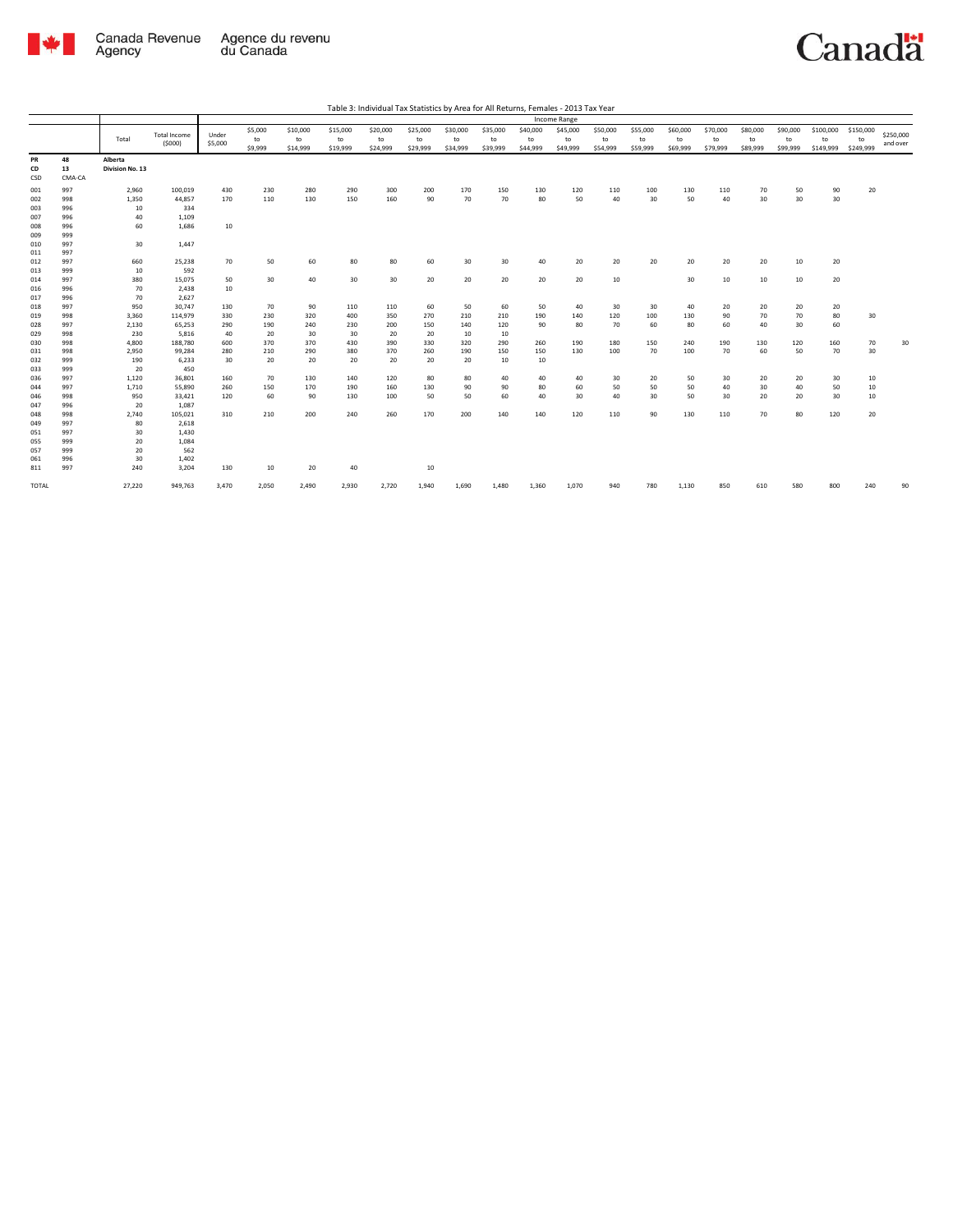

|                        |                    |                            |                        |                  |                          |                            |                            | Table 3: Individual Tax Statistics by Area for All Returns, Females - 2013 Tax Year |                            |                      |                            |                            |                            |                            |                            |                            |                            |                            |                            |                              |                              |                       |
|------------------------|--------------------|----------------------------|------------------------|------------------|--------------------------|----------------------------|----------------------------|-------------------------------------------------------------------------------------|----------------------------|----------------------|----------------------------|----------------------------|----------------------------|----------------------------|----------------------------|----------------------------|----------------------------|----------------------------|----------------------------|------------------------------|------------------------------|-----------------------|
|                        |                    |                            |                        |                  |                          |                            |                            |                                                                                     |                            |                      |                            |                            | Income Range               |                            |                            |                            |                            |                            |                            |                              |                              |                       |
|                        |                    | Total                      | Total Income<br>(5000) | Under<br>\$5,000 | \$5,000<br>to<br>\$9,999 | \$10,000<br>to<br>\$14,999 | \$15,000<br>to<br>\$19,999 | \$20,000<br>to<br>\$24,999                                                          | \$25,000<br>to<br>\$29,999 | \$30,000<br>\$34,999 | \$35,000<br>to<br>\$39,999 | \$40,000<br>to<br>\$44,999 | \$45,000<br>to<br>\$49,999 | \$50,000<br>to<br>\$54,999 | \$55,000<br>to<br>\$59,999 | \$60,000<br>to<br>\$69,999 | \$70,000<br>to<br>\$79,999 | \$80,000<br>to<br>\$89,999 | \$90,000<br>to<br>\$99,999 | \$100,000<br>to<br>\$149,999 | \$150,000<br>to<br>\$249,999 | \$250,000<br>and over |
| <b>PR</b><br>CD<br>CSD | 48<br>14<br>CMA-CA | Alberta<br>Division No. 14 |                        |                  |                          |                            |                            |                                                                                     |                            |                      |                            |                            |                            |                            |                            |                            |                            |                            |                            |                              |                              |                       |
| 003                    | 998                | 3.250                      | 104.030                | 500              | 270                      | 330                        | 360                        | 310                                                                                 | 210                        | 180                  | 170                        | 140                        | 110                        | 100                        | 90                         | 130                        | 80                         | 80                         | 60                         | 90                           | 20                           |                       |
| 019                    | 998                | 4.070                      | 147.806                | 480              | 310                      | 310                        | 390                        | 410                                                                                 | 310                        | 280                  | 230                        | 200                        | 170                        | 130                        | 130                        | 170                        | 150                        | 110                        | 90                         | 140                          | 30                           | 20                    |
| 024                    | 998                | 3,870                      | 147,334                | 460              | 270                      | 310                        | 350                        | 420                                                                                 | 300                        | 240                  | 230                        | 190                        | 150                        | 140                        | 110                        | 170                        | 130                        | 110                        | 90                         | 140                          | 40                           | 20                    |
| <b>TOTAL</b>           |                    | 11,180                     | 399,170                | 1,440            | 860                      | 950                        | 1,100                      | 1,140                                                                               | 820                        | 700                  | 630                        | 530                        | 440                        | 370                        | 320                        | 470                        | 360                        | 300                        | 250                        | 370                          | 90                           | 50                    |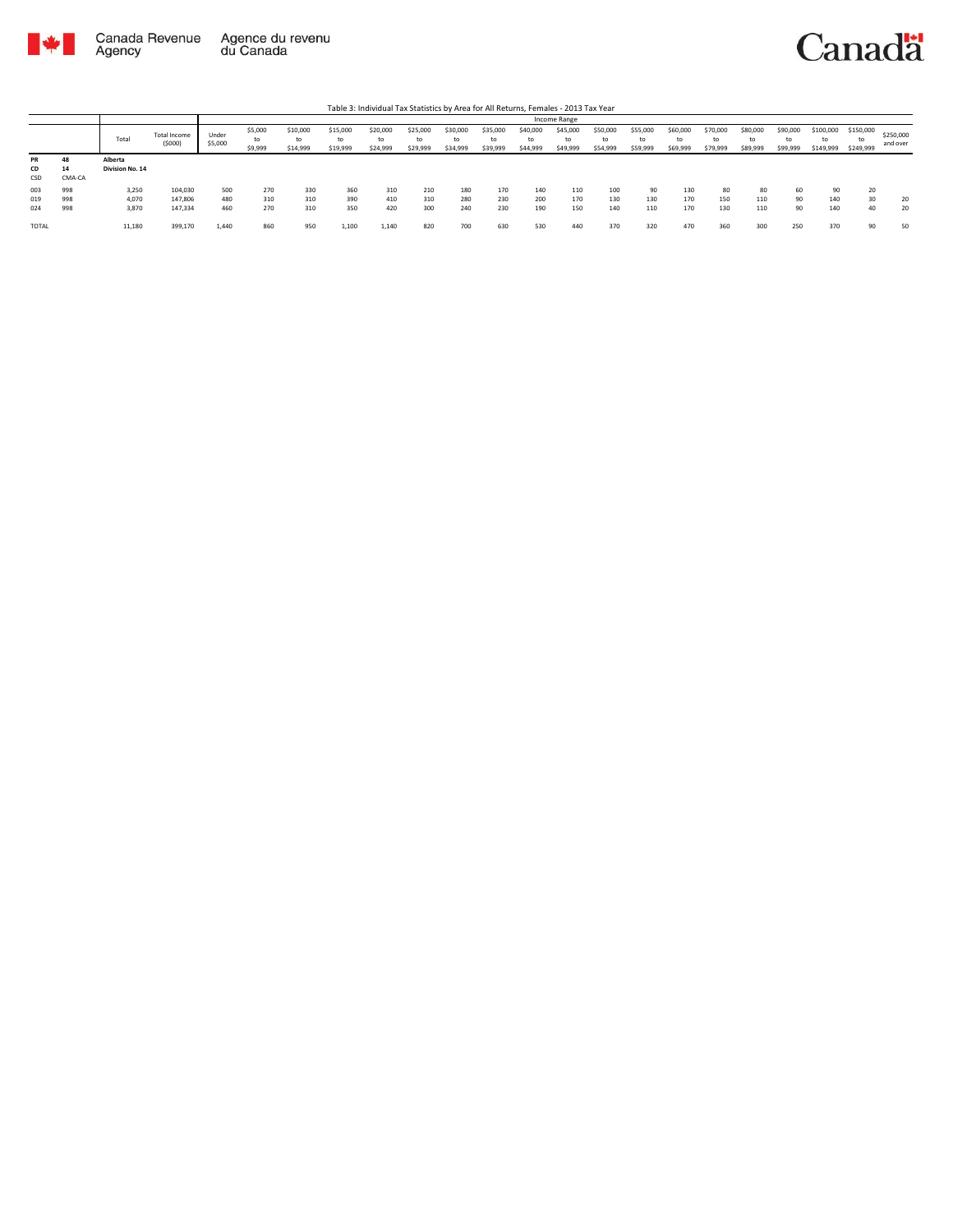

|                 |                    |                            |                               |                  |                          |                            |                            | Table 3: Individual Tax Statistics by Area for All Returns, Females - 2013 Tax Year |                            |                            |                            |                            | Income Range               |                            |                            |                            |                            |                            |                            |                              |                              |                       |
|-----------------|--------------------|----------------------------|-------------------------------|------------------|--------------------------|----------------------------|----------------------------|-------------------------------------------------------------------------------------|----------------------------|----------------------------|----------------------------|----------------------------|----------------------------|----------------------------|----------------------------|----------------------------|----------------------------|----------------------------|----------------------------|------------------------------|------------------------------|-----------------------|
|                 |                    | Total                      | <b>Total Income</b><br>(5000) | Under<br>\$5,000 | \$5,000<br>to<br>\$9,999 | \$10,000<br>to<br>\$14,999 | \$15,000<br>to<br>\$19,999 | \$20,000<br>to<br>\$24,999                                                          | \$25,000<br>to<br>\$29,999 | \$30,000<br>to<br>\$34,999 | \$35,000<br>to<br>\$39,999 | \$40,000<br>to<br>\$44,999 | \$45,000<br>to<br>\$49,999 | \$50,000<br>to<br>\$54,999 | \$55,000<br>to<br>\$59,999 | \$60,000<br>to<br>\$69,999 | \$70,000<br>to<br>\$79,999 | \$80,000<br>to<br>\$89,999 | \$90,000<br>to<br>\$99,999 | \$100,000<br>to<br>\$149,999 | \$150,000<br>to<br>\$249,999 | \$250,000<br>and over |
| PR<br>CD<br>CSD | 48<br>15<br>CMA-CA | Alberta<br>Division No. 15 |                               |                  |                          |                            |                            |                                                                                     |                            |                            |                            |                            |                            |                            |                            |                            |                            |                            |                            |                              |                              |                       |
| 007             | 998                | 2.440                      | 81,311                        | 250              | 180                      | 200                        | 320                        | 300                                                                                 | 220                        | 170                        | 130                        | 90                         | 90                         | 90                         | 70                         | 80                         | 60                         | 40                         | 60                         | 80                           | 10                           |                       |
| 013             | 998                | 130                        | 3.772                         | 10               | 10                       |                            | 10                         | 20                                                                                  | 10                         | 20                         | 20                         | 10                         |                            |                            |                            |                            |                            |                            |                            |                              |                              |                       |
| 015<br>030      | 996<br>999         | 360                        | 16.078                        | 30               | 20                       | 30                         | 30                         | 20                                                                                  | 30                         | 30                         | 20                         | 20                         | 20                         | 20                         | 10                         | 20                         | 20                         | 10                         |                            | 10                           |                              |                       |
| 032             | 998                | 450                        | 13.156                        | 50               | 30                       | 50                         | 60                         | 40                                                                                  | 40                         | 40                         | 40                         | 30                         | 20                         | 10                         |                            | 10                         |                            |                            |                            |                              |                              |                       |
| 033             | 998                | 1.720                      | 66.944                        | 120              | 90                       | 120                        | 160                        | 140                                                                                 | 200                        | 160                        | 140                        | 100                        | 80                         | 50                         | 60                         | 80                         | 60                         | 60                         | 30                         | 60                           | 10                           |                       |
| 035             | 998                | 3,360                      | 125,271                       | 270              | 210                      | 270                        | 320                        | 360                                                                                 | 310                        | 320                        | 230                        | 190                        | 190                        | 130                        | 110                        | 140                        | 90                         | 60                         | 50                         | 80                           | 30                           | 20                    |
| 802             | 997                | 1.040                      | 6.590                         | 690              | 120                      | 70                         | 120                        | 20                                                                                  |                            |                            |                            |                            |                            |                            |                            |                            |                            |                            |                            |                              |                              |                       |
| <b>TOTAL</b>    |                    | 9,500                      | 313,123                       | 1,420            | 650                      | 740                        | 1,010                      | 890                                                                                 | 820                        | 750                        | 580                        | 450                        | 400                        | 310                        | 260                        | 330                        | 230                        | 180                        | 140                        | 240                          | 70                           | 40                    |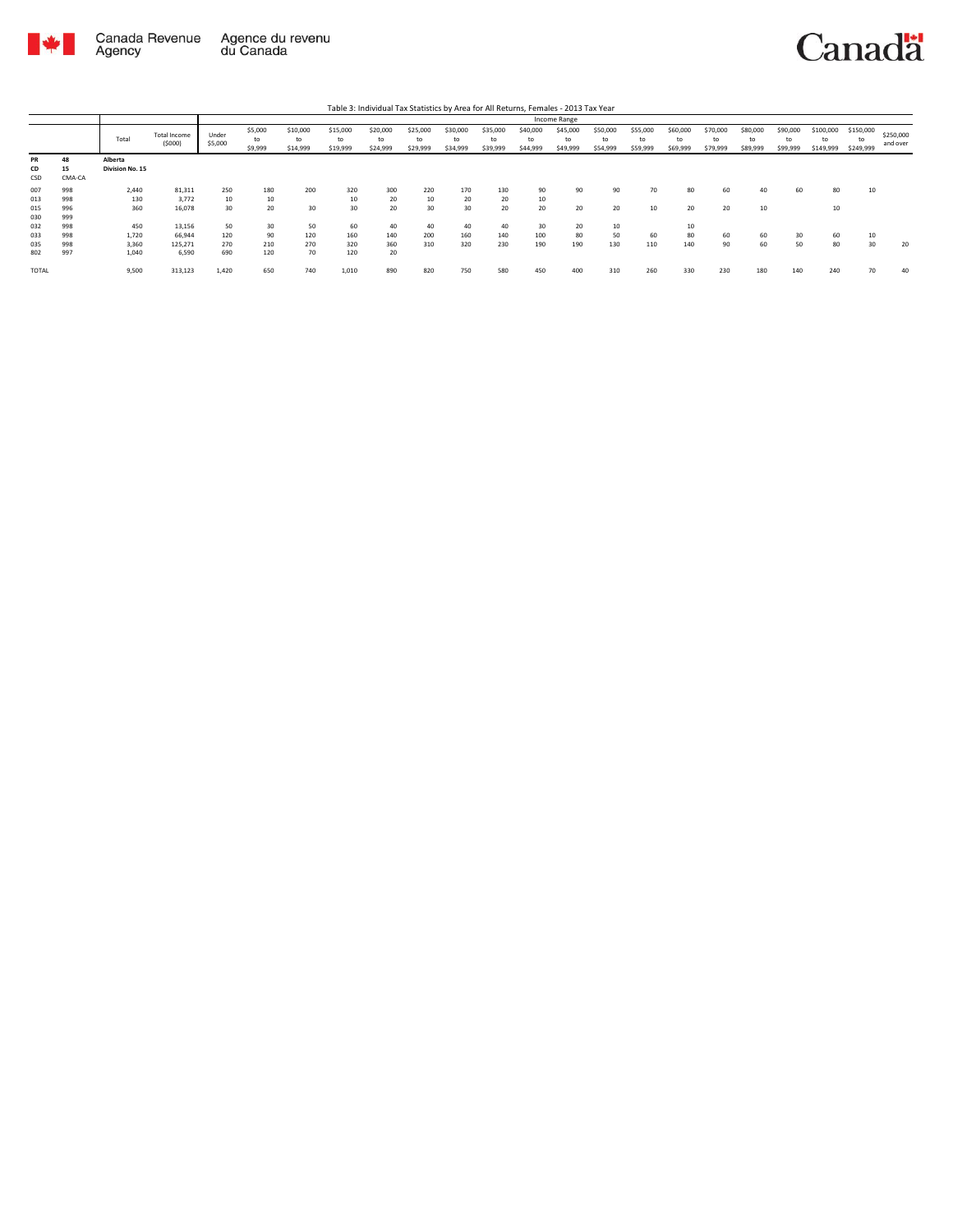



|                 |              |                            |                        |                  |                          |                            |                            |                            |                            |                            |                            |                            | Income Range               |                            |                            |                            |                            |                            |                            |                              |                              |                       |
|-----------------|--------------|----------------------------|------------------------|------------------|--------------------------|----------------------------|----------------------------|----------------------------|----------------------------|----------------------------|----------------------------|----------------------------|----------------------------|----------------------------|----------------------------|----------------------------|----------------------------|----------------------------|----------------------------|------------------------------|------------------------------|-----------------------|
|                 |              | Total                      | Total Income<br>(5000) | Under<br>\$5,000 | \$5,000<br>to<br>\$9,999 | \$10,000<br>to<br>\$14,999 | \$15,000<br>to<br>\$19,999 | \$20,000<br>to<br>\$24,999 | \$25,000<br>to<br>\$29,999 | \$30,000<br>to<br>\$34,999 | \$35,000<br>to<br>\$39,999 | \$40,000<br>to<br>\$44,999 | \$45,000<br>to<br>\$49,999 | \$50,000<br>to<br>\$54,999 | \$55,000<br>to<br>\$59,999 | \$60,000<br>to<br>\$69,999 | \$70,000<br>to<br>\$79,999 | \$80,000<br>to<br>\$89,999 | \$90,000<br>to<br>\$99,999 | \$100,000<br>to<br>\$149,999 | \$150,000<br>to<br>\$249,999 | \$250,000<br>and over |
| PR<br>CD<br>CSD | 48<br>CMA-CA | Alberta<br>Division No. 16 |                        |                  |                          |                            |                            |                            |                            |                            |                            |                            |                            |                            |                            |                            |                            |                            |                            |                              |                              |                       |
| 051<br>860      | 997<br>999   | 120                        | 615                    | 100              |                          |                            |                            |                            |                            |                            |                            |                            |                            |                            |                            |                            |                            |                            |                            |                              |                              |                       |
| TOTAL           |              | 120                        | 615                    | 100              |                          |                            |                            |                            |                            |                            |                            |                            |                            |                            |                            |                            |                            |                            |                            |                              |                              |                       |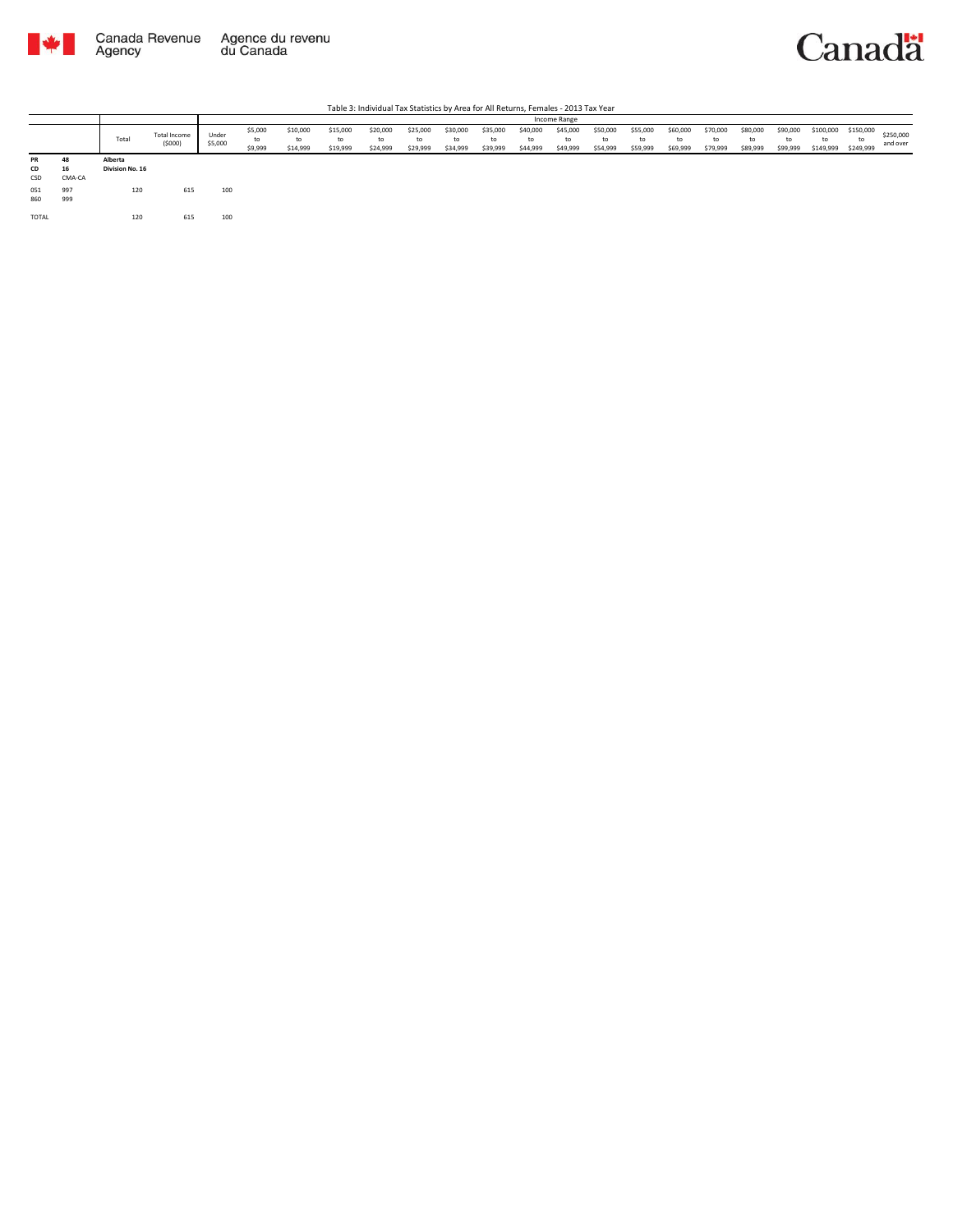

| Table 3: Individual Tax Statistics by Area for All Returns, Females - 2013 Tax Year |
|-------------------------------------------------------------------------------------|
|                                                                                     |

|                 |                    |                            |              |         |         |          |          |          |          |          |          |          | Income Range |          |          |          |          |          |          |           |           |           |
|-----------------|--------------------|----------------------------|--------------|---------|---------|----------|----------|----------|----------|----------|----------|----------|--------------|----------|----------|----------|----------|----------|----------|-----------|-----------|-----------|
|                 |                    |                            |              |         | \$5,000 | \$10,000 | \$15,000 | \$20,000 | \$25,000 | \$30,000 | \$35,000 | \$40,000 | \$45,000     | \$50,000 | \$55,000 | \$60,000 | \$70,000 | \$80,000 | \$90,000 | \$100,000 | \$150,000 | \$250,000 |
|                 |                    | Total                      | Total Income | Under   | to      | to       | to       | to       | to       | to       | to       | to       | to           | to       | to       | to       | to       | to       | to       | to        | to        |           |
|                 |                    |                            | (5000)       | \$5,000 | \$9,999 | \$14,999 | \$19,999 | \$24,999 | \$29,999 | \$34,999 | \$39,999 | \$44,999 | \$49,999     | \$54,999 | \$59,999 | \$69,999 | \$79,999 | \$89,999 | \$99,999 | \$149,999 | \$249,999 | and over  |
| PR<br>CD<br>CSD | 48<br>17<br>CMA-CA | Alberta<br>Division No. 17 |              |         |         |          |          |          |          |          |          |          |              |          |          |          |          |          |          |           |           |           |
| 021             | 998                | 2,290                      | 79,614       | 350     | 160     | 210      | 260      | 210      | 140      | 130      | 120      | 110      | 70           | 80       | 50       | 100      | 90       | 50       | 60       | 80        | 20        |           |
| 024             | 998                | 500                        | 16,684       | 80      | 40      | 50       | 40       | 40       | 30       | 30       | 20       | 20       | 20           | 20       | 10       | 30       | 20       | 10       |          | 20        |           |           |
| 026             | 998                | 490                        | 15,470       | 90      | 50      | 40       | 50       | 40       | 30       | 30       | 20       | 10       | 10           | 20       | 20       | 30       | 20       | 10       |          | 10        |           |           |
| 027             | 998                | 1,650                      | 31,802       | 640     | 150     | 130      | 190      | 110      | 60       | 70       | 50       | 50       | 30           | 40       | 10       | 30       | 20       | 20       | 20       | 30        |           |           |
| 029             | 998                | 2,970                      | 115,274      | 420     | 220     | 210      | 270      | 240      | 200      | 190      | 160      | 140      | 110          | 120      | 90       | 150      | 100      | 80       | 90       | 120       | 30        | 20        |
| 031             | 998                | 1,690                      | 36,506       | 740     | 120     | 120      | 150      | 70       | 80       | 50       | 30       | 60       | 40           | 30       | 30       | 40       | 40       | 20       | 30       | 30        | 10        |           |
| 033             | 998                | 670                        | 21,001       | 110     | 50      | 60       | 90       | 60       | 30       | 40       | 40       | 30       | 20           | 20       | 10       | 30       | 20       | 10       | 20       | 10        |           |           |
| 039             | 998                | 120                        | 4,184        | 10      | 10      | 10       | 20       |          |          |          |          | 10       |              |          |          |          |          |          |          |           |           |           |
| 062             | 998                | 2,360                      | 83,405       | 330     | 180     | 200      | 240      | 260      | 170      | 140      | 120      | 110      | 110          | 70       | 60       | 90       | 80       | 50       | 50       | 80        | 20        |           |
| 064             | 999                | 460                        | 12,021       | 80      | 40      | 70       | 60       | 40       | 30       | 30       | 30       | 20       | 20           | 20       |          | 20       | 10       |          |          |           |           |           |
| 076             | 998                | 430                        | 11,866       | 90      | 30      | 50       | 70       | 30       | 30       | 20       | 30       | 20       | 20           | 10       | 10       |          |          | 10       |          |           |           |           |
| 078             | 999                | 950                        | 36,770       | 110     | 60      | 80       | 110      | 80       | 80       | 50       | 50       | 40       | 50           | 30       | 30       | 50       | 30       | 20       | 20       | 40        | 10        |           |
| 093             | 998                | 2,050                      | 69,243       | 470     | 150     | 150      | 170      | 160      | 110      | 90       | 100      | 90       | 70           | 60       | 60       | 80       | 60       | 50       | 60       | 90        | 20        |           |
| 095             | 998                | 3,550                      | 71,929       | 1,390   | 300     | 330      | 310      | 240      | 170      | 150      | 120      | 90       | 70           | 70       | 70       | 70       | 50       | 30       | 30       | 50        |           |           |
| 097             | 998                | 280                        | 11,109       | 60      | 20      | 20       | 20       | 20       | 20       | 10       |          | 10       |              |          |          | 20       |          |          |          | 20        |           |           |
| 817             | 999                | 90                         | 1,544        | 20      | 10      | 10       | 10       |          |          |          |          |          |              |          |          |          |          |          |          |           |           |           |
| 824             | 998                | 140                        | 918          | 110     |         |          | 20       |          |          |          |          |          |              |          |          |          |          |          |          |           |           |           |
| 827             | 999                | 30                         | 117          | 30      |         |          |          |          |          |          |          |          |              |          |          |          |          |          |          |           |           |           |
| 828             | 997                | 170                        | 1,864        | 110     |         | 10       | 10       |          |          |          |          |          |              |          |          |          |          |          |          |           |           |           |
| 829             | 997                | 120                        | 2,633        | 40      | 10      | 10       | 10       | 20       |          |          |          |          |              |          |          |          |          |          |          |           |           |           |
| 831             | 999                |                            |              |         |         |          |          |          |          |          |          |          |              |          |          |          |          |          |          |           |           |           |
| 832             | 999                |                            |              |         |         |          |          |          |          |          |          |          |              |          |          |          |          |          |          |           |           |           |
| 833             | 999                |                            |              |         |         |          |          |          |          |          |          |          |              |          |          |          |          |          |          |           |           |           |
| 835             | 998                | 540                        | 1,777        | 490     |         |          | 20       |          |          |          |          |          |              |          |          |          |          |          |          |           |           |           |
| 837             | 998                | 100                        | 913          | 80      |         |          |          |          |          |          |          |          |              |          |          |          |          |          |          |           |           |           |
| 845             | 999                | 300                        | 1,809        | 200     | 30      | 30       | 30       |          |          |          |          |          |              |          |          |          |          |          |          |           |           |           |
| 849             | 999                | 60                         | 530          | 40      |         |          | 10       |          |          |          |          |          |              |          |          |          |          |          |          |           |           |           |
| 853             | 999                | 60                         | 360          | 40      |         |          |          |          |          |          |          |          |              |          |          |          |          |          |          |           |           |           |
| 856             | 998                | 120                        | 1,765        | 80      |         |          | 10       |          |          |          |          |          |              |          |          |          |          |          |          |           |           |           |
| 857             | 999                | 30                         | 176          | 20      |         |          |          |          |          |          |          |          |              |          |          |          |          |          |          |           |           |           |
| TOTAL           |                    | 22,220                     | 631,588      | 6,210   | 1,670   | 1,820    | 2,180    | 1,660    | 1,220    | 1,040    | 890      | 820      | 680          | 610      | 470      | 750      | 580      | 390      | 420      | 620       | 150       | 50        |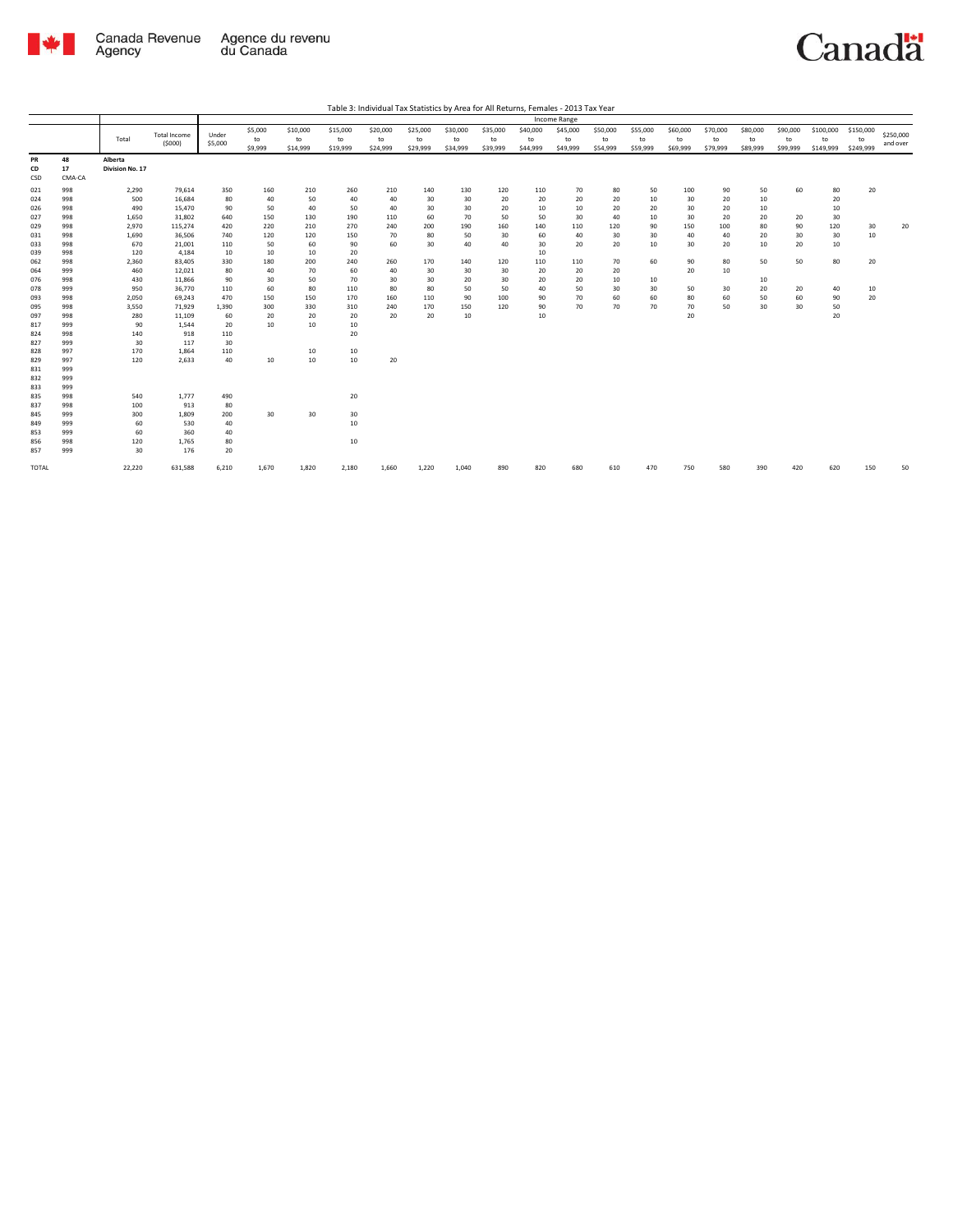

|                        |                    |                            |                        |                  |                          |                            |                            | Table 3: Individual Tax Statistics by Area for All Returns, Females - 2013 Tax Year |                            |                            |                            |                            |                            |                            |                            |                            |                            |                            |                            |                        |                              |                       |
|------------------------|--------------------|----------------------------|------------------------|------------------|--------------------------|----------------------------|----------------------------|-------------------------------------------------------------------------------------|----------------------------|----------------------------|----------------------------|----------------------------|----------------------------|----------------------------|----------------------------|----------------------------|----------------------------|----------------------------|----------------------------|------------------------|------------------------------|-----------------------|
|                        |                    |                            |                        |                  |                          |                            |                            |                                                                                     |                            |                            |                            |                            | Income Range               |                            |                            |                            |                            |                            |                            |                        |                              |                       |
|                        |                    | Total                      | Total Income<br>(5000) | Under<br>\$5,000 | \$5,000<br>to<br>\$9,999 | \$10,000<br>to<br>\$14,999 | \$15,000<br>to<br>\$19,999 | \$20,000<br>to<br>\$24,999                                                          | \$25,000<br>to<br>\$29,999 | \$30,000<br>to<br>\$34,999 | \$35,000<br>to<br>\$39,999 | \$40,000<br>to<br>\$44,999 | \$45,000<br>to<br>\$49,999 | \$50,000<br>to<br>\$54,999 | \$55,000<br>to<br>\$59,999 | \$60,000<br>to<br>\$69,999 | \$70,000<br>to<br>\$79,999 | \$80,000<br>to<br>\$89,999 | \$90,000<br>to<br>\$99,999 | \$100,000<br>\$149,999 | \$150,000<br>to<br>\$249,999 | \$250,000<br>and over |
| <b>PR</b><br>CD<br>CSD | 48<br>18<br>CMA-CA | Alberta<br>Division No. 18 |                        |                  |                          |                            |                            |                                                                                     |                            |                            |                            |                            |                            |                            |                            |                            |                            |                            |                            |                        |                              |                       |
| 002                    | 998                | 730                        | 27.299                 | 100              | 60                       | 50                         | 60                         | 60                                                                                  | 60                         | 50                         | 40                         | 40                         | 30                         | 30                         | 20                         | 30                         | 30                         | 20                         | 30                         | 30                     |                              |                       |
| 005                    | 998                | 1,490                      | 55,335                 | 210              | 130                      | 140                        | 120                        | 110                                                                                 | 100                        | 60                         | 70                         | 60                         | 60                         | 40                         | 40                         | 70                         | 80                         | 60                         | 60                         | 60                     | 10                           |                       |
| 015                    | 997                | 1,110                      | 34,706                 | 190              | 120                      | 100                        | 110                        | 90                                                                                  | 60                         | 50                         | 70                         | 60                         | 50                         | 30                         | 30                         | 40                         | 40                         | 20                         | 10                         | 30                     |                              |                       |
| 018                    | 998                | 1.740                      | 55.698                 | 370              | 130                      | 140                        | 180                        | 170                                                                                 | 110                        | 100                        | 80                         | 80                         | 50                         | 50                         | 40                         | 50                         | 50                         | 30                         | 40                         | 40                     | 10                           | 10                    |
| 816                    | 998                | 110                        | 883                    | 70               | 10                       |                            | 20                         |                                                                                     |                            |                            |                            |                            |                            |                            |                            |                            |                            |                            |                            |                        |                              |                       |
| <b>TOTAL</b>           |                    | 5,170                      | 173,921                | 930              | 450                      | 440                        | 500                        | 430                                                                                 | 330                        | 270                        | 260                        | 230                        | 190                        | 150                        | 120                        | 190                        | 200                        | 140                        | 140                        | 160                    | 3C                           | 20                    |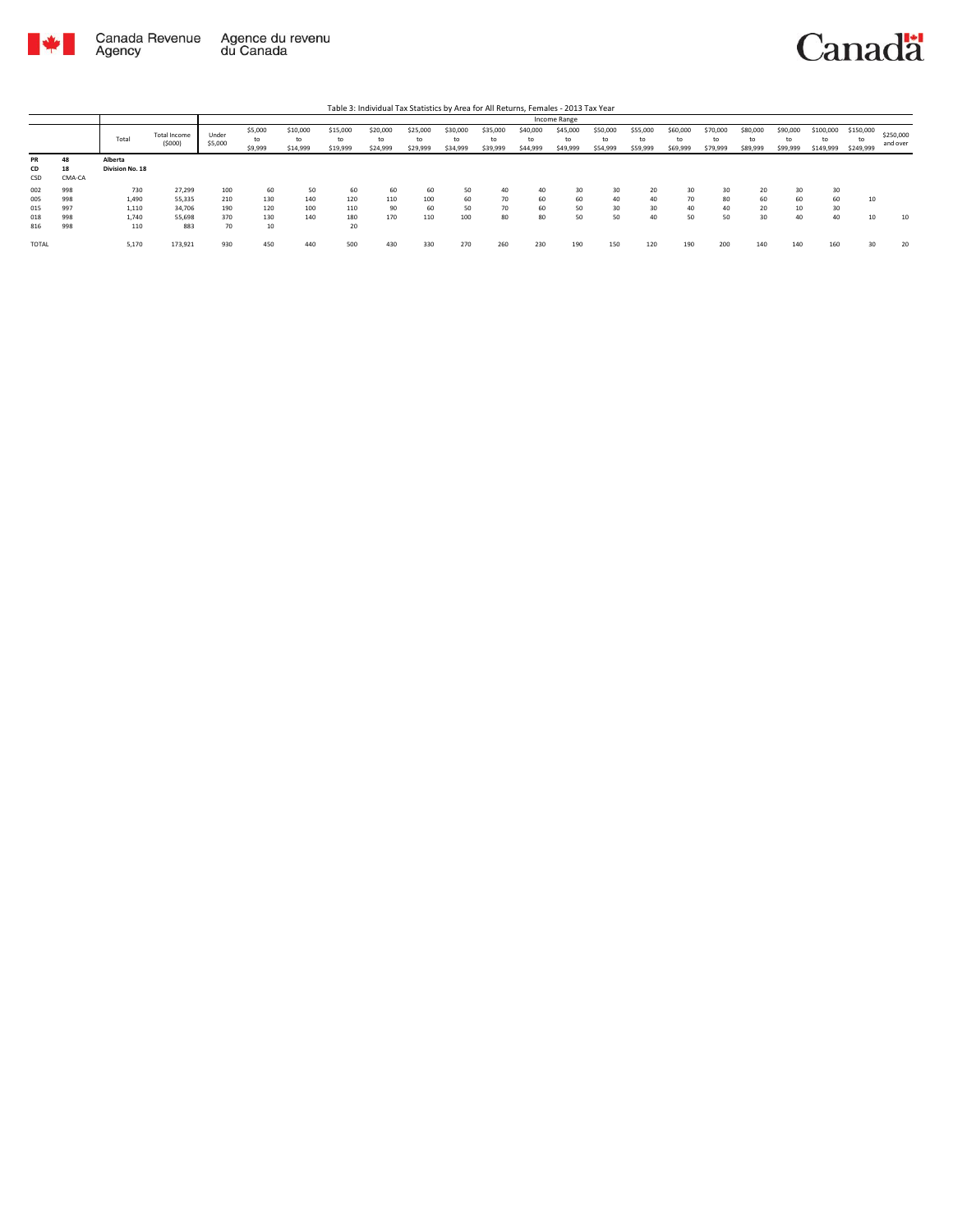

|                        |                    |                            |                               |                  |                          |                            |                            |                            |                            |                            |                            |                            | Income Range               |                            |                            |                            |                            |                            |                            |                              |                              |                       |
|------------------------|--------------------|----------------------------|-------------------------------|------------------|--------------------------|----------------------------|----------------------------|----------------------------|----------------------------|----------------------------|----------------------------|----------------------------|----------------------------|----------------------------|----------------------------|----------------------------|----------------------------|----------------------------|----------------------------|------------------------------|------------------------------|-----------------------|
|                        |                    | Total                      | <b>Total Income</b><br>(5000) | Under<br>\$5,000 | \$5,000<br>to<br>\$9,999 | \$10,000<br>to<br>\$14,999 | \$15,000<br>to<br>\$19,999 | \$20,000<br>to<br>\$24,999 | \$25,000<br>to<br>\$29,999 | \$30,000<br>to<br>\$34,999 | \$35,000<br>to<br>\$39,999 | \$40,000<br>to<br>\$44,999 | \$45,000<br>to<br>\$49,999 | \$50,000<br>to<br>\$54,999 | \$55,000<br>to<br>\$59,999 | \$60,000<br>to<br>\$69,999 | \$70,000<br>to<br>\$79,999 | \$80,000<br>to<br>\$89,999 | \$90,000<br>to<br>\$99,999 | \$100,000<br>to<br>\$149,999 | \$150,000<br>to<br>\$249,999 | \$250,000<br>and over |
| <b>PR</b><br>CD<br>CSD | 48<br>19<br>CMA-CA | Alberta<br>Division No. 19 |                               |                  |                          |                            |                            |                            |                            |                            |                            |                            |                            |                            |                            |                            |                            |                            |                            |                              |                              |                       |
| 006                    | 996                | 6,050                      | 289,127                       | 740              | 410                      | 470                        | 460                        | 420                        | 350                        | 310                        | 320                        | 280                        | 290                        | 230                        | 220                        | 380                        | 270                        | 210                        | 180                        | 370                          | 110                          | 70                    |
| 008                    | 997                | 820                        | 21,576                        | 210              | 60                       | 90                         | 100                        | 80                         | 40                         | 50                         | 30                         | 30                         | 30                         | 20                         | 20                         | 20                         |                            | 10                         |                            | 10                           |                              |                       |
| 009                    | 997                | 1,810                      | 66,126                        | 240              | 130                      | 140                        | 190                        | 190                        | 110                        | 120                        | 90                         | 80                         | 70                         | 80                         | 50                         | 90                         | 50                         | 30                         | 50                         | 80                           | 20                           |                       |
| 011                    | 996                | 460                        | 18,155                        | 80               | 30                       | 30                         | 40                         | 30                         | 40                         | 30                         | 30                         | 20                         | 20                         | 20                         | 10                         | 30                         | 20                         |                            |                            | 20                           |                              |                       |
| 014                    | 996                | 880                        | 32.294                        | 140              | 60                       | 70                         | 80                         | 80                         | 50                         | 70                         | 40                         | 40                         | 30                         | 40                         | 20                         | 40                         | 30                         | 20                         | 20                         | 30                           | 10                           |                       |
| 038                    | 998                | 3,520                      | 144,799                       | 480              | 230                      | 240                        | 270                        | 260                        | 250                        | 220                        | 200                        | 170                        | 140                        | 140                        | 120                        | 190                        | 150                        | 110                        | 110                        | 190                          | 40                           | 20                    |
| 041                    | 999                | 930                        | 33,364                        | 90               | 80                       | 90                         | 100                        | 90                         | 90                         | 60                         | 60                         | 50                         | 40                         | 30                         | 30                         | 40                         | 30                         | 20                         | 10                         | 20                           | 10                           |                       |
| 042                    | 998                | 300                        | 10.296                        | 30               | 20                       | 20                         | 40                         | 40                         | 20                         | 20                         | 20                         | 20                         | 10                         |                            |                            |                            | 10                         | 10                         |                            | 10                           |                              |                       |
| 044                    | 999                | 200                        | 8.209                         | 20               | 10                       | 10                         | 10                         | 20                         | 10                         | 10                         | 10                         | 20                         | 10                         | 10                         |                            | 10                         |                            |                            |                            | 10                           |                              |                       |
| 046                    | 998                |                            |                               |                  |                          |                            |                            |                            |                            |                            |                            |                            |                            |                            |                            |                            |                            |                            |                            |                              |                              |                       |
| 048                    | 998                | 240                        | 9,069                         | 20               | 20                       | 10                         | 20                         | 30                         | 20                         | 20                         | 10                         | 10                         | 10                         | 10                         |                            | 10                         | 20                         |                            |                            |                              |                              |                       |
| 049                    | 997                | 540                        | 18,913                        | 60               | 60                       | 90                         | 80                         | 40                         | 40                         | 30                         | 20                         | 10                         | 20                         | 10                         | 10                         | 10                         | 10                         | 10                         | 20                         | 10                           |                              |                       |
| 054                    | 998                | 10                         | 347                           |                  |                          |                            |                            |                            |                            |                            |                            |                            |                            |                            |                            |                            |                            |                            |                            |                              |                              |                       |
| 056                    | 997                | 410                        | 13.422                        | 50               | 40                       | 30                         | 40                         | 50                         | 40                         | 30                         | 20                         | 20                         | 20                         | 20                         | 20                         | 20                         |                            |                            |                            |                              |                              |                       |
| 059                    | 997                | 1.420                      | 50.522                        | 170              | 110                      | 140                        | 160                        | 140                        | 100                        | 70                         | 80                         | 80                         | 60                         | 40                         | 50                         | 70                         | 40                         | 30                         | 20                         | 50                           | 10                           |                       |
| 066                    | 998                | 170                        | 4.879                         | 30               | 20                       | 20                         | 20                         | 20                         | 10                         | 10                         | 10                         | 10                         |                            |                            | 10                         |                            |                            |                            |                            |                              |                              |                       |
| 068                    | 998                |                            |                               |                  |                          |                            |                            |                            |                            |                            |                            |                            |                            |                            |                            |                            |                            |                            |                            |                              |                              |                       |
| 071                    | 998                | 180                        | 5.141                         | 40               |                          | 30                         | 10                         | 20                         |                            | 10                         |                            |                            | 10                         |                            |                            |                            |                            |                            |                            |                              |                              |                       |
| 072                    | 999                | 210                        | 6,739                         | 30               | 20                       | 20                         | 30                         | 20                         | 10                         | 10                         | 10                         | 10                         | 10                         |                            |                            |                            |                            |                            |                            |                              |                              |                       |
| 074                    | 998                | 1,380                      | 48.473                        | 190              | 90                       | 120                        | 130                        | 140                        | 110                        | 70                         | 60                         | 80                         | 60                         | 60                         | 60                         | 60                         | 70                         | 40                         | 30                         | 40                           |                              |                       |
| 826                    | 999                | 50                         | 1,699                         | 10               |                          |                            |                            |                            |                            |                            |                            |                            |                            |                            |                            |                            |                            |                            |                            |                              |                              |                       |
| <b>TOTAL</b>           |                    | 19.590                     | 783,209                       | 2,620            | 1,390                    | 1.600                      | 1.780                      | 1,660                      | 1.320                      | 1,130                      | 1,010                      | 930                        | 850                        | 710                        | 640                        | 990                        | 730                        | 530                        | 490                        | 850                          | 230                          | 120                   |